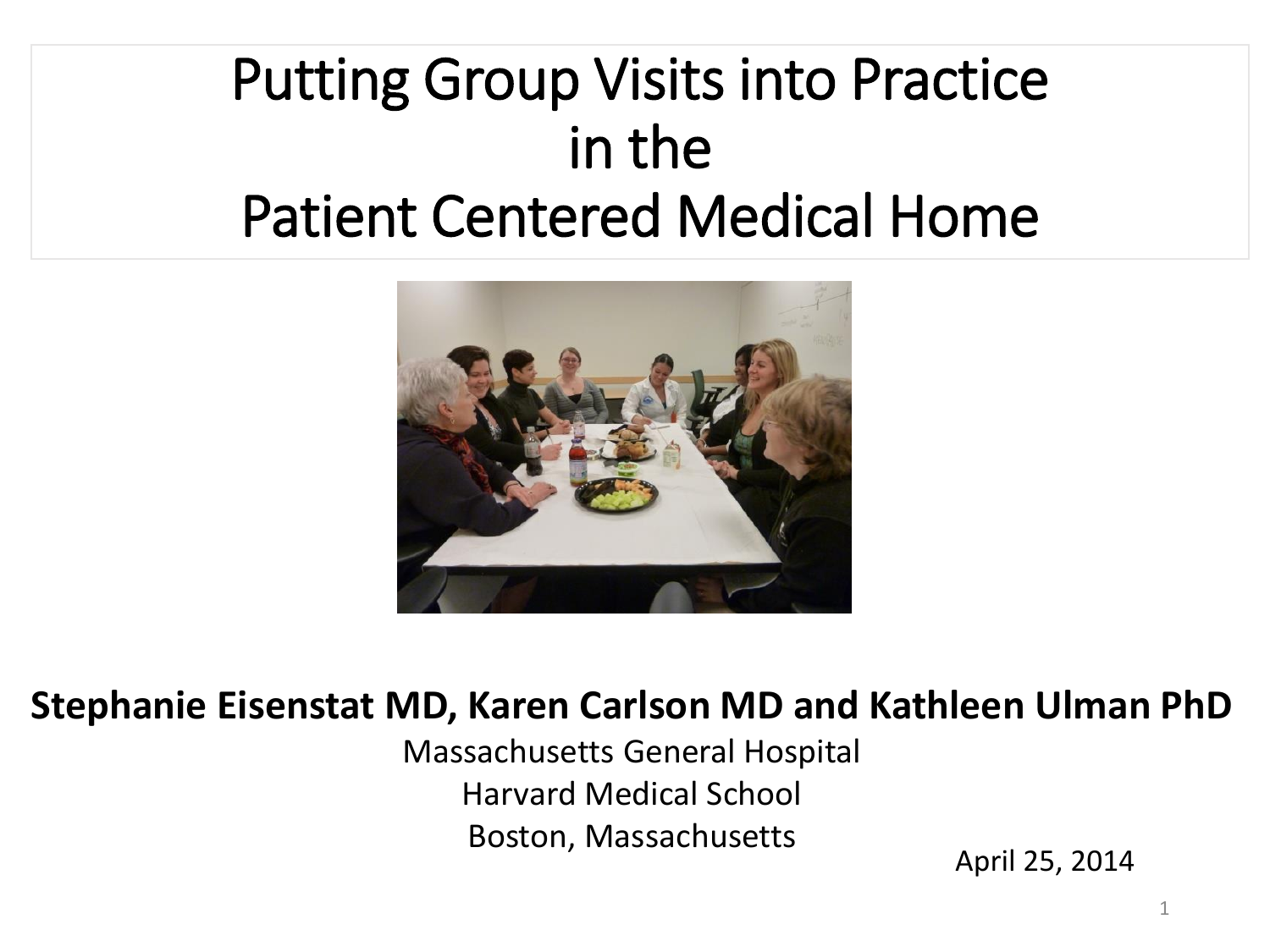#### **Disclosures**

• We have no relevant financial disclosures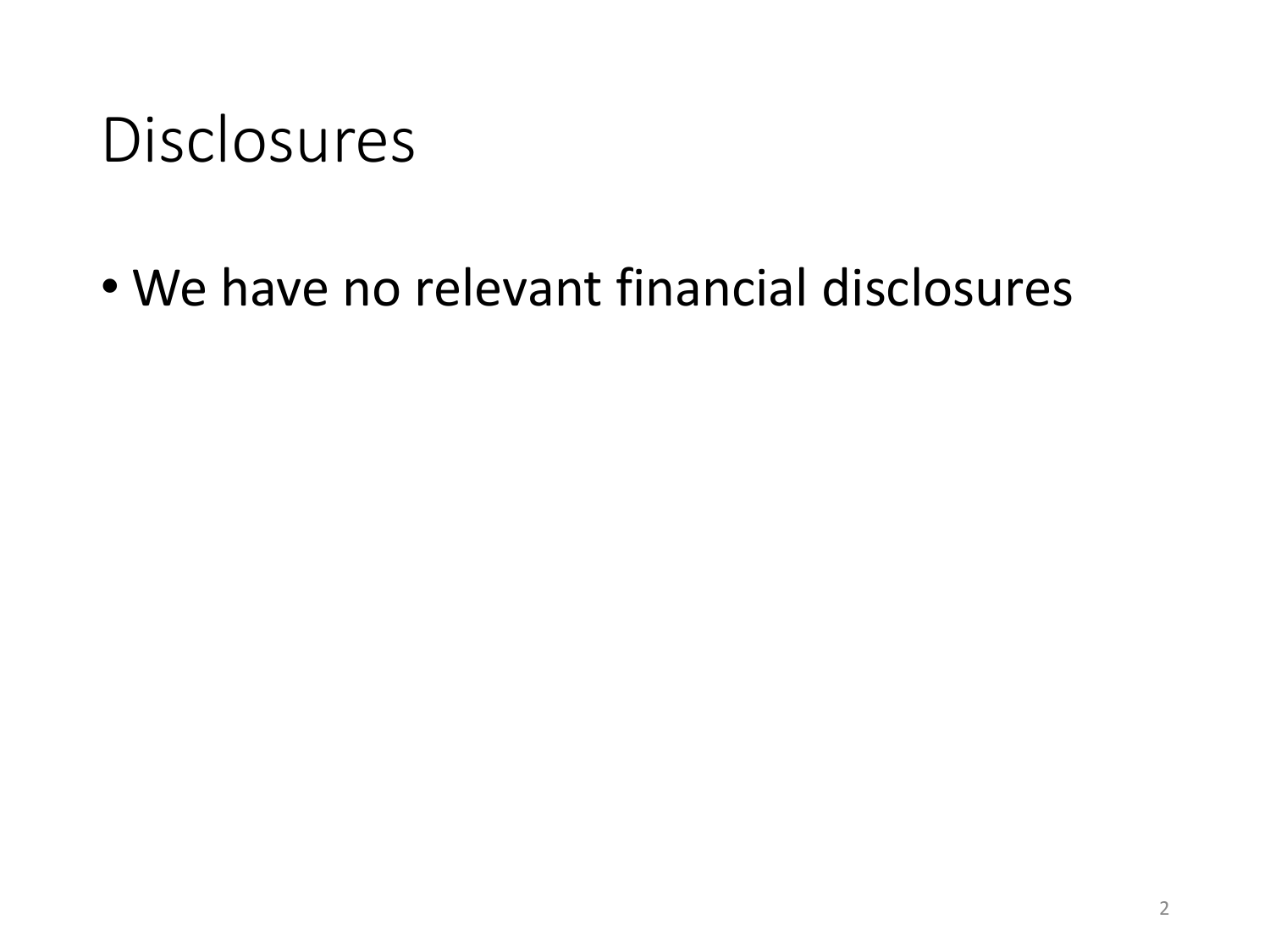#### Overview

- Discuss evidence on power of group visits
- Review the model and structure for conducting groups
- Understand the behavioral reasons why groups work and
- Learn group facilitation skills for increasing effectiveness of groups in the medical setting through a demonstration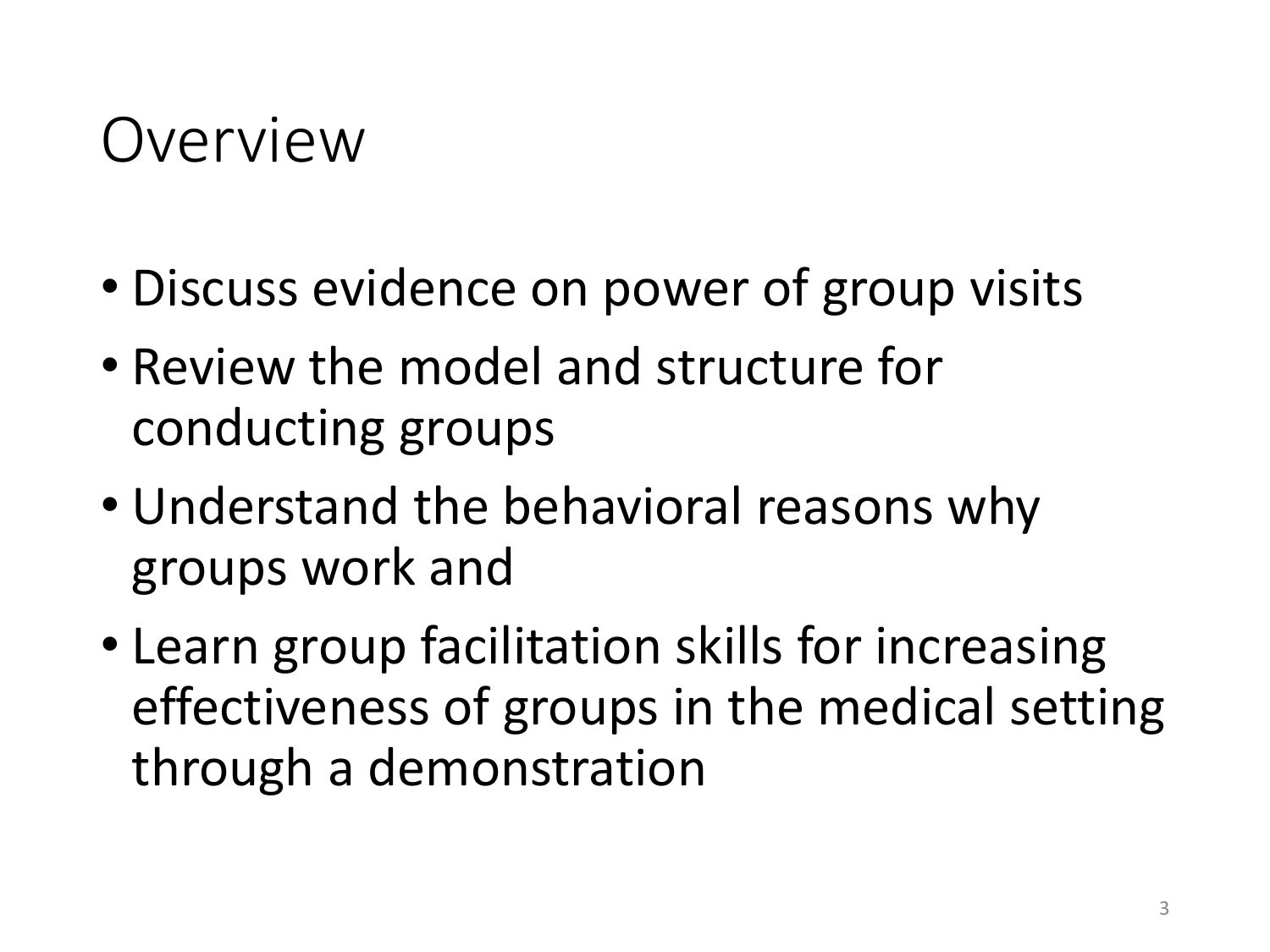## Definition and Evidence on Groups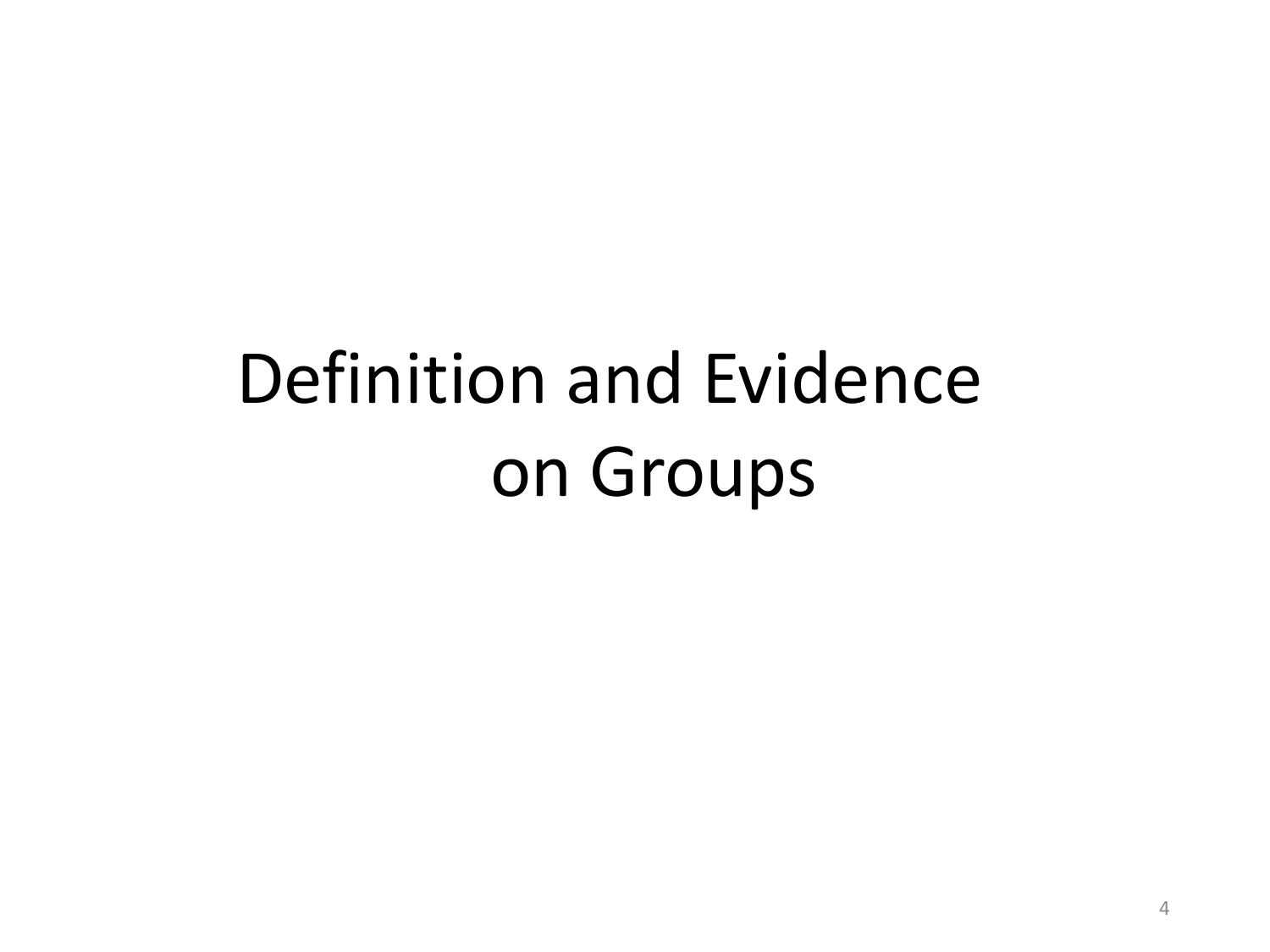## Definition of Medical Group Visit

- Multiple patients meet together as a group
- Group facilitated by a team consisting of clinicians
- Meets for 1.5 to 2.5 hours at periodic intervals
- Often uses an interdisciplinary approach
- Each group session includes:
	- Medical management by a licensed practitioner
	- Interactive patient education
	- Coaching and counseling through a facilitated discussion
- Simultaneously, patients share experiences and advice with one another and with the facilitators

(Eisenstat et al 2012)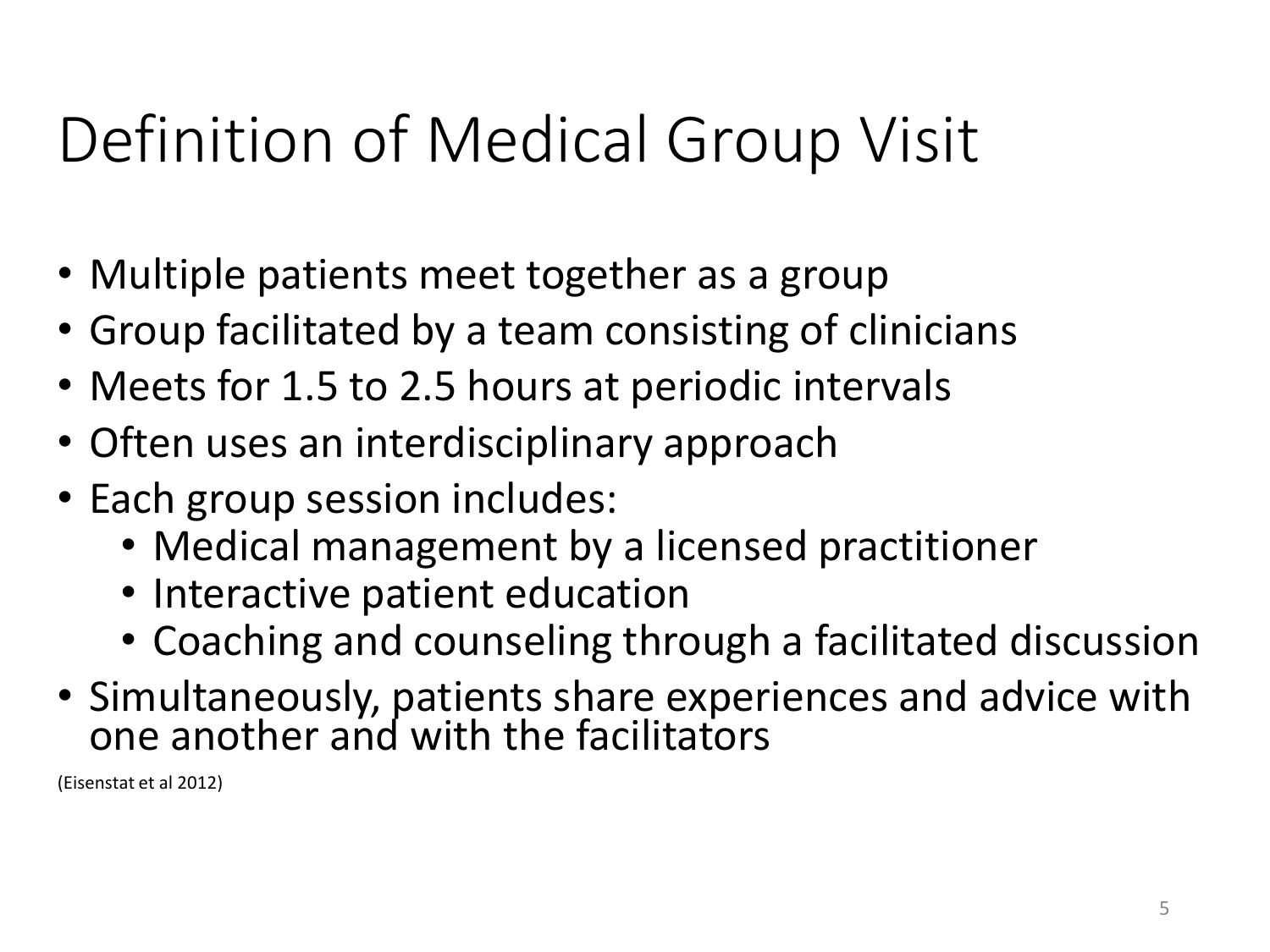## Groups Have Been Used for Many Medical Conditions

- Joseph Pratt was the first to use groups for tuberculosis patients in 1907 at MGH (Pratt 1908)
- Diabetes (Naik 2011; Sanchez, 2011; Riley 2010; Taviera 2010; Kirsh 2008; Deakin 2005; Culhane-Pera 2005; Clancy 2003; Trento 2001, 2002, 2004, 2005, 2010; Sadur 1999)
- Metabolic syndrome (Greer 2011), hypertension, cardiac disease (Bartley 2010; Yehle 2009; Masley 2001)
- Asthma (Wall-Hass 2012), arthritis (Shojania 2010), chronic pain (Gaynor, 2007)
- Menopause (Thacker 2005), sleep disorders (Ulman 2003), stress (Ulman 2000)
- Chronic headaches (Blumenfeld 2003) and Parkinsons (Dorsey 2011)
- Geriatric patients (Levine 2010; Scott 2004; Coleman 1999, 2001; Beck and Scott 1997)
- Obstetric patients (Ickovics 2003)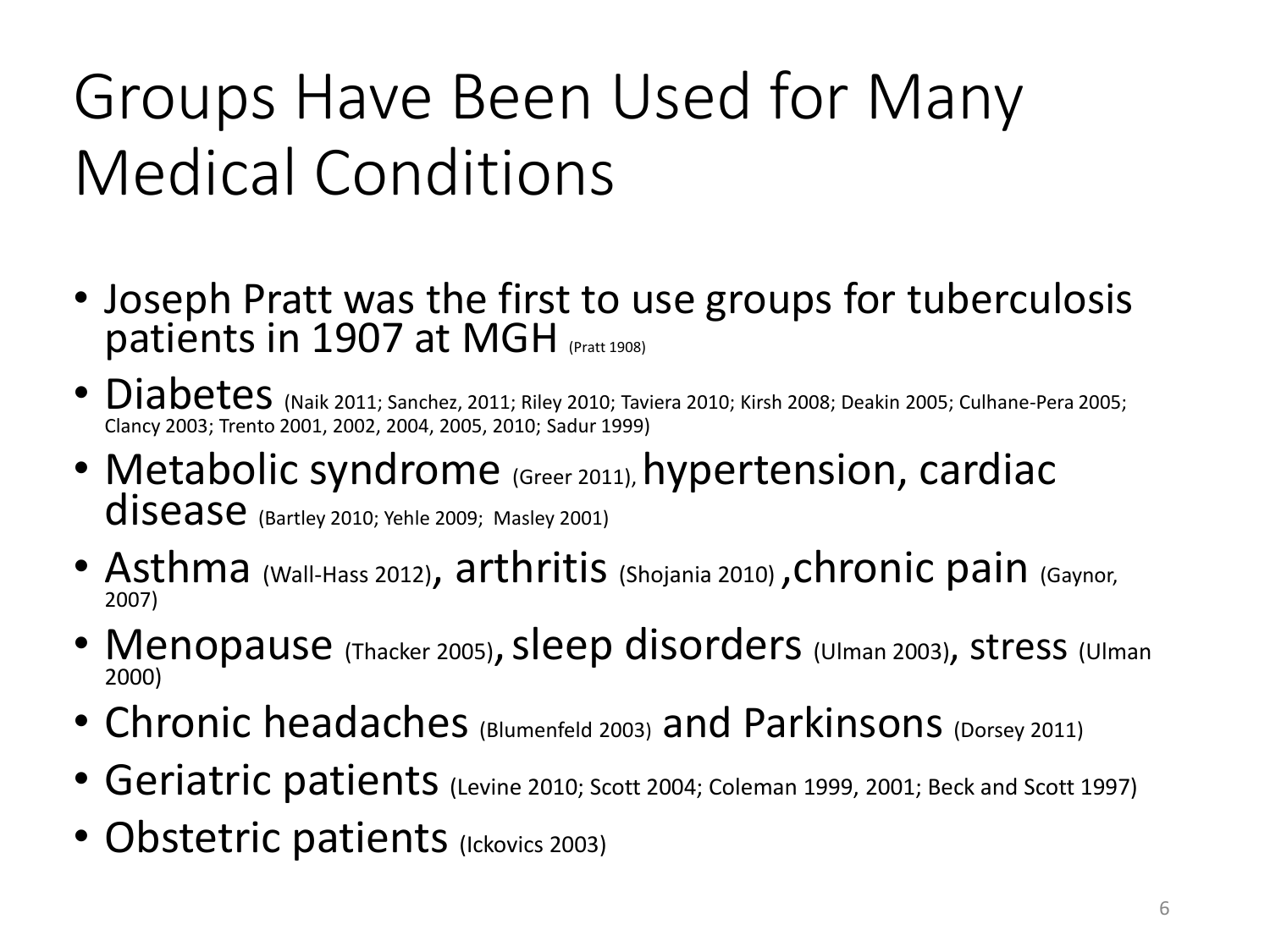### Impact of Groups:

- Health benefits of groups for medically ill:
	- Increased compliance and adaptation to illness (Clancy 2007; Ulman 1993)
	- Decrease in symptoms (Sadur 1999;Trento 2001,2002, 2004)
	- Decrease in office and emergency room visits and inpatient admissions (Sadur 1999; Coleman 2001; Beck 1997;)
	- Improved blood pressure, blood glucose levels and other health targets (Edelman et al, 2012; Burke 2011; Jaber 2006; Trento 2001, 2002, 2004; Wolf 2004)
- Improved access to care (Thompson 2000; Bronson 2004; Gutman 2004; Bowers 2009)
- Behavioral change (Burlingham, 2013; Wagner 2007)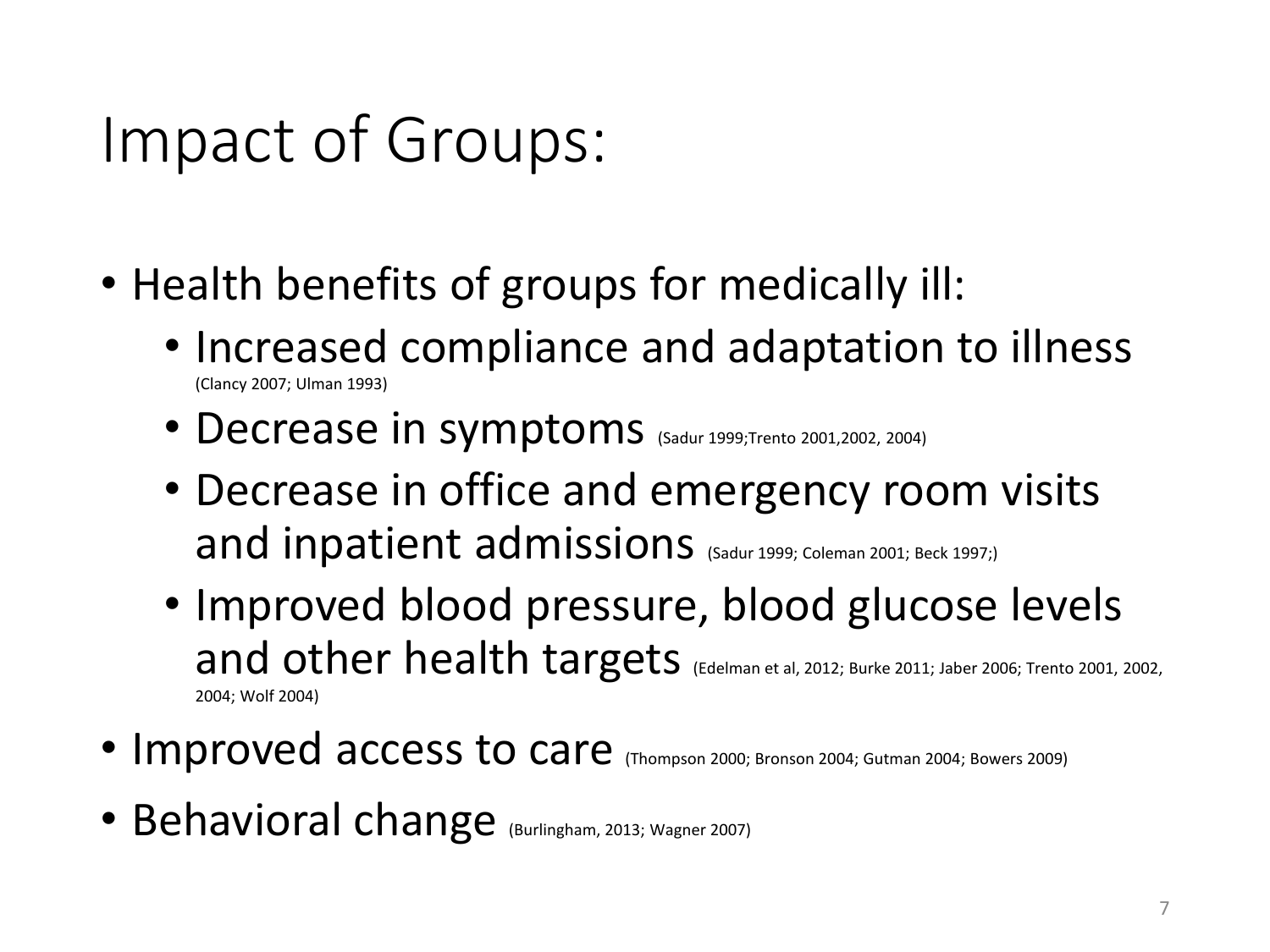## What is the Evidence for Effectiveness of Group Visits?

Cochrane Collaboration Systematic Review 2005 *Group based training for self-management strategies in people with type 2 diabetes mellitus*

• Decreased HbA1c at 6m, 1yr, 2yr • Lower fasting glucose at 1 yr • Weight loss at 1 yr • Lower systolic blood pressure at 6m • Decreased diabetes Rx • Increased diabetes knowledge at 1 yr (Deakin 2008)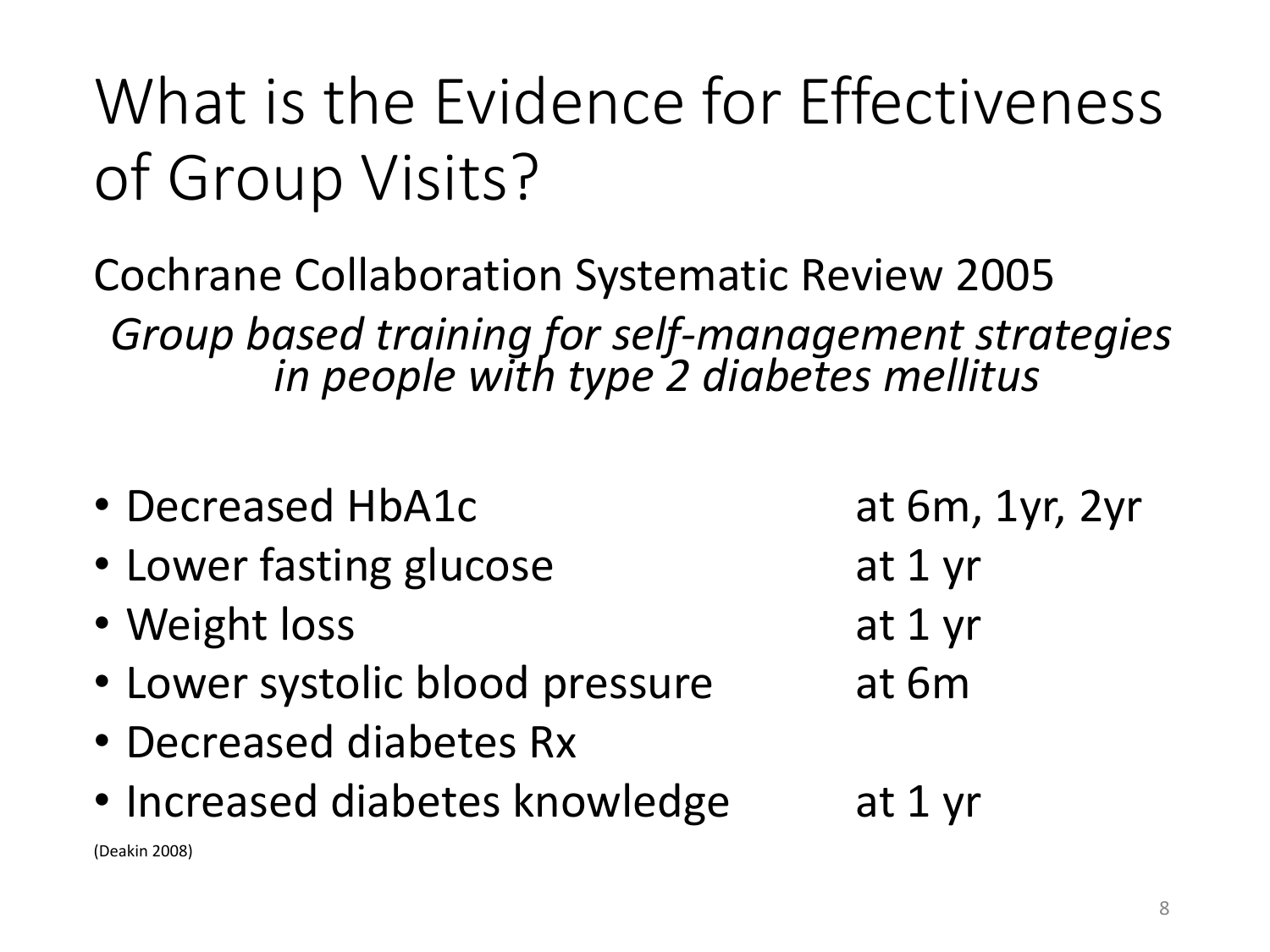## Effectiveness of Group Visits:

US systematic review 2012 (Edelman 2012)

*Shared medical appointments for chronic medical conditions: a systematic review*

- Examined 15 trials
	- 13 in diabetes
	- 2 for older adults with high utilization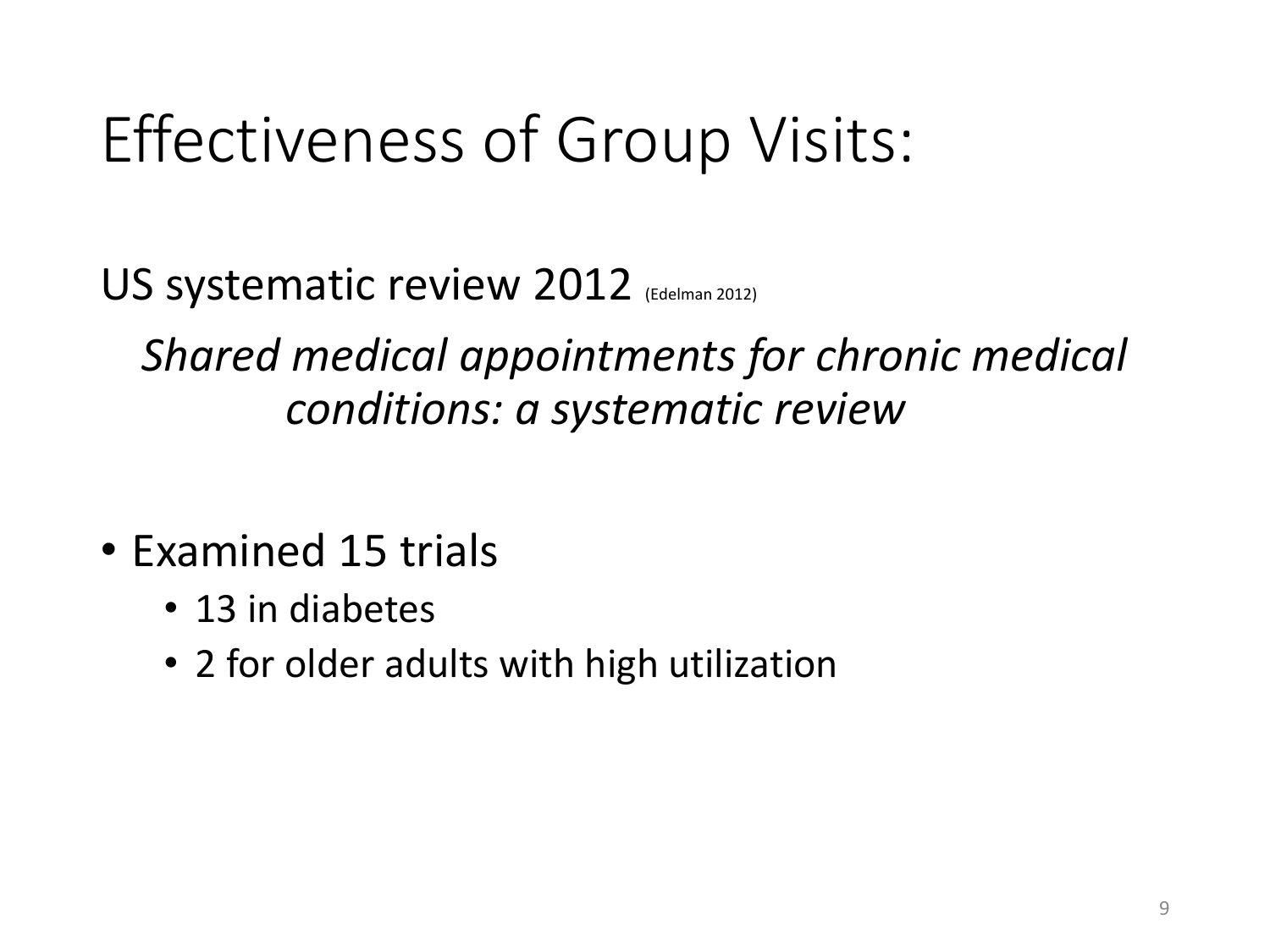## Systematic Review of Trials in Diabetes

(Edelman 2012)

- HbA1c
- Cholesterol
- Blood pressure
- Emergency department visits\*
- Hospitalizations
- Health-related quality of life

\* Not significant

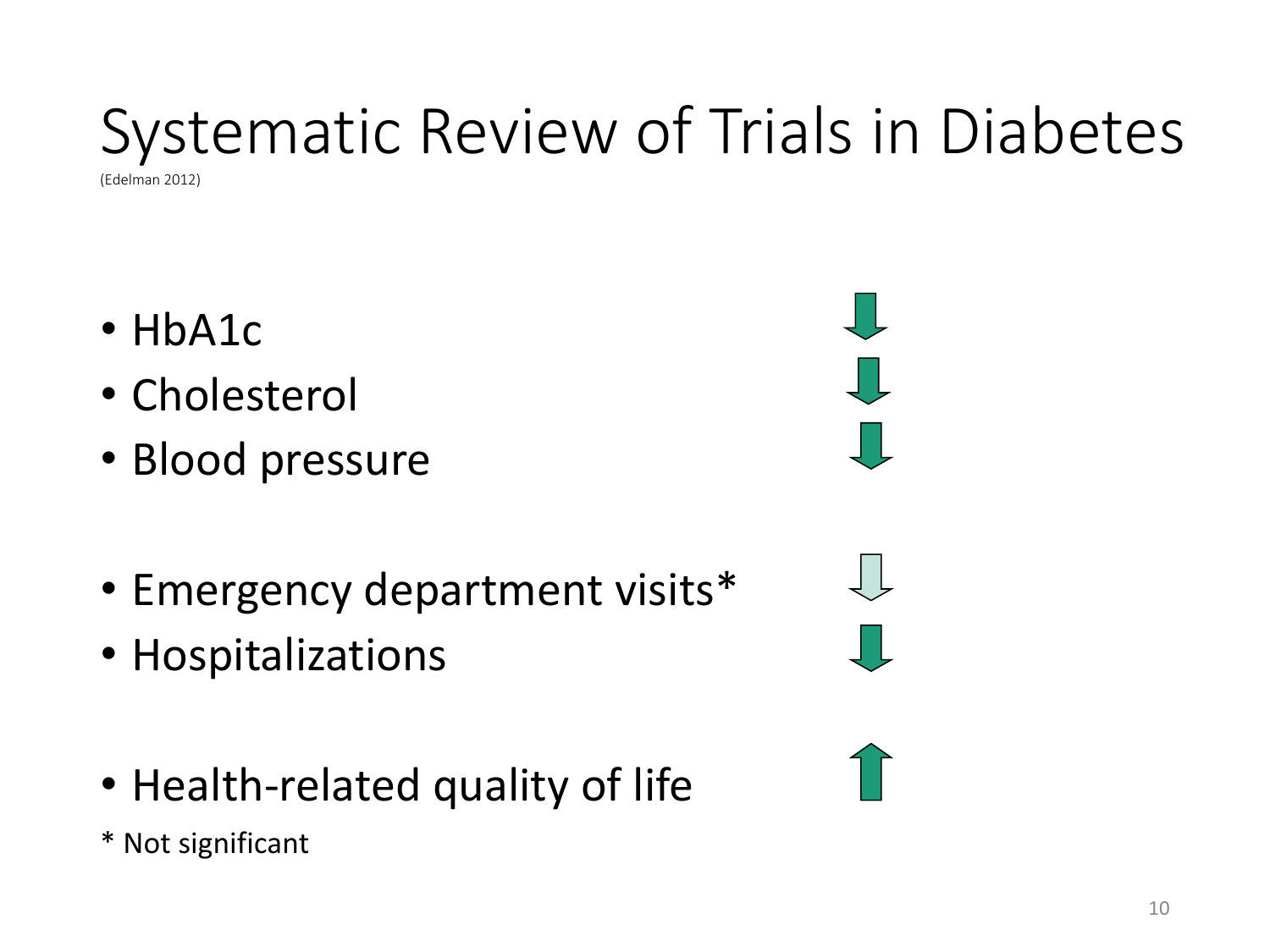Systematic Review of Trials in Older Adults with High Utilization (Edelman 2012)

- Patient experience of care
- Emergency department visits
- Hospitalizations
- Costs \*

\* Not significant

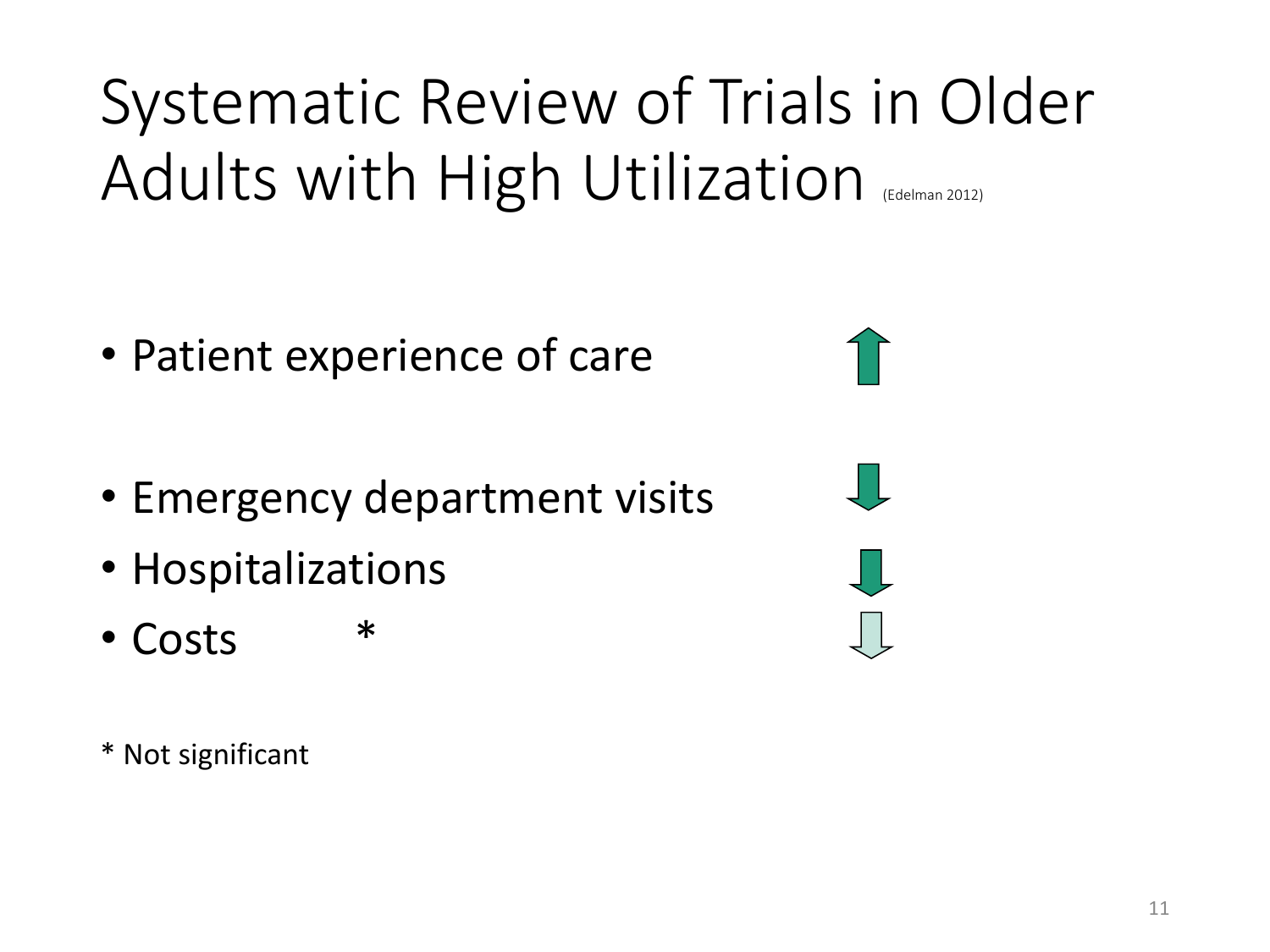## Which Components of Group Visits Affect Outcome?

- Evidence too limited to permit analysis of effects based on components or intensity of group visits
- Limited evidence suggests that groups incorporating a behavioral component are more effective than those focused solely on information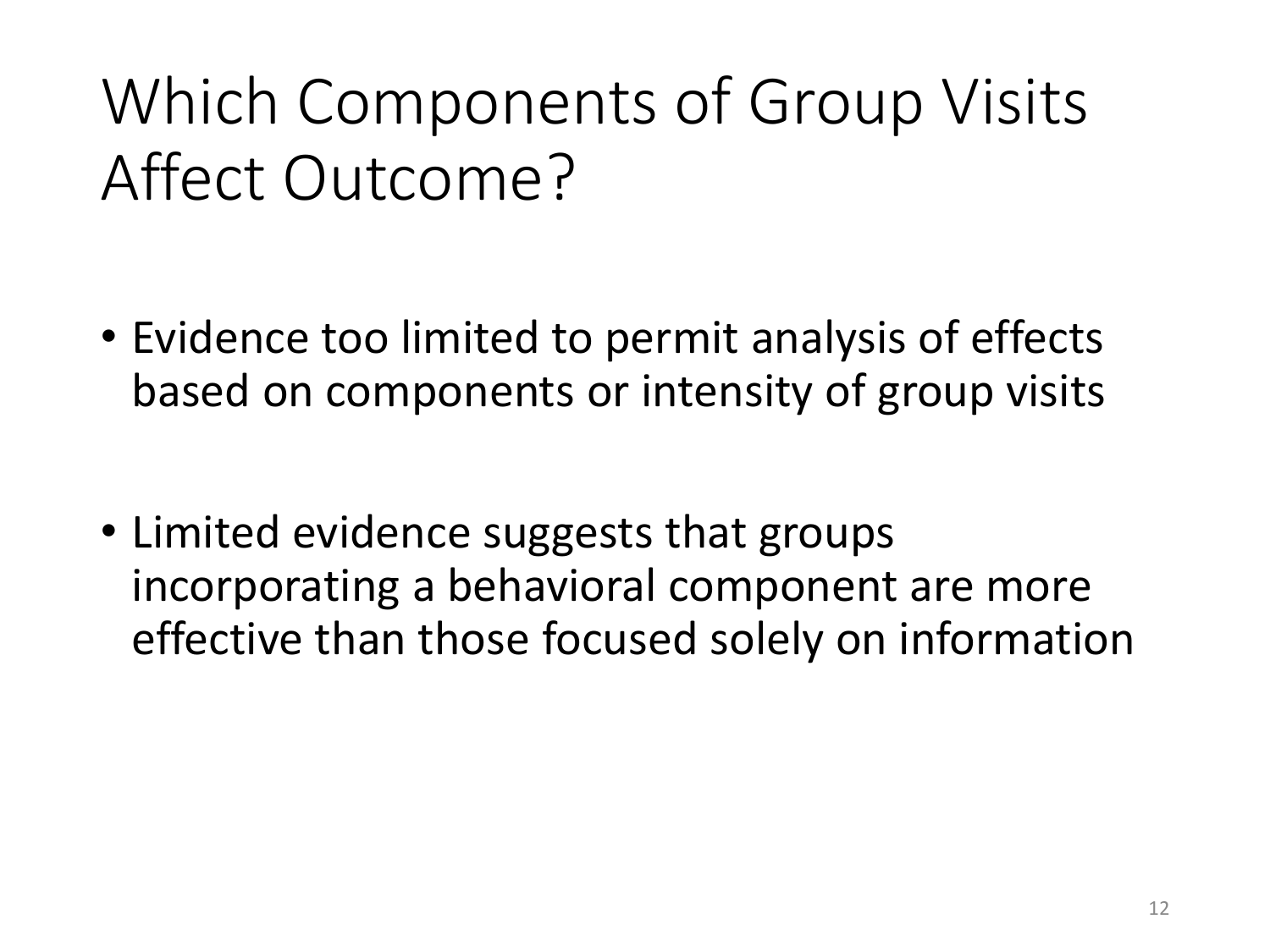## Effects of Behavioral Component of Group Visit on Outcome

- RCT of modular behavioral-focus groups vs usual care groups (information-focus) for patients with rheumatoid arthritis
- Behavioral-focus group had better outcomes at 6 months
	- Pain, fatigue, functional ability, self-efficacy, exercise, perceived control
	- --and at 12 months
		- Pain, self-efficacy, perceived control

<sup>(</sup>Hammond A. Rheumatology 2008;47:1712)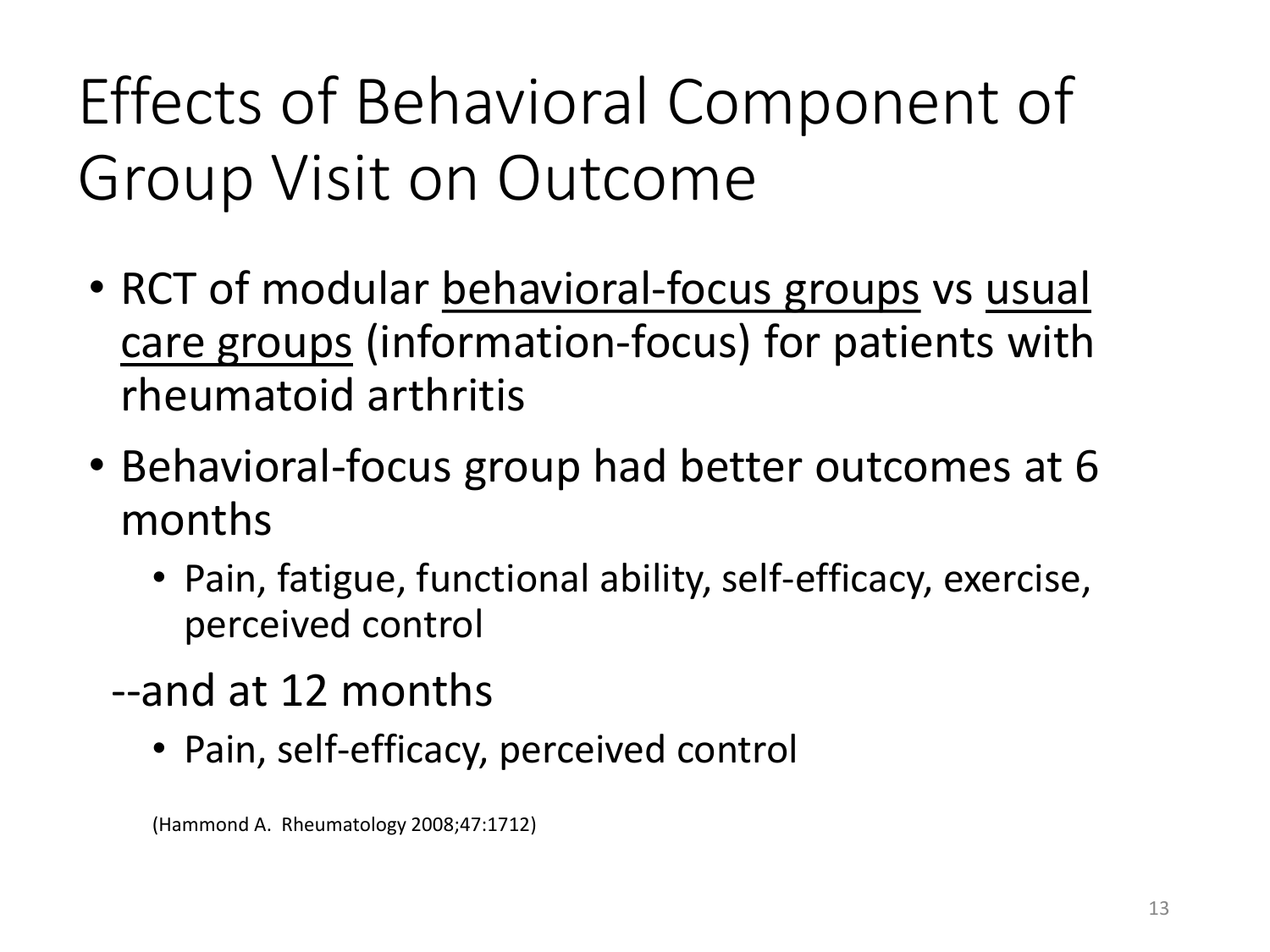## How Long do Effects of Group Visits Last?

*A 5-year randomized controlled study of learning, problem solving ability, and quality of life modifications in people with type 2 diabetes managed by group care.* (Trento Diabetes Care 2004)

- RCT of group vs individual diabetes care in Italian hospital-based diabetes unit
- Results:
	- Diabetes knowledge and problem-solving improved from year 1 with group (worsened with individual care)
	- Quality of life improved from year 2 with group (not individual) care
	- Group: BMI decreased, HDL cholesterol increased over 5 yrs HBA1c did not significantly increase (worsened with individual care)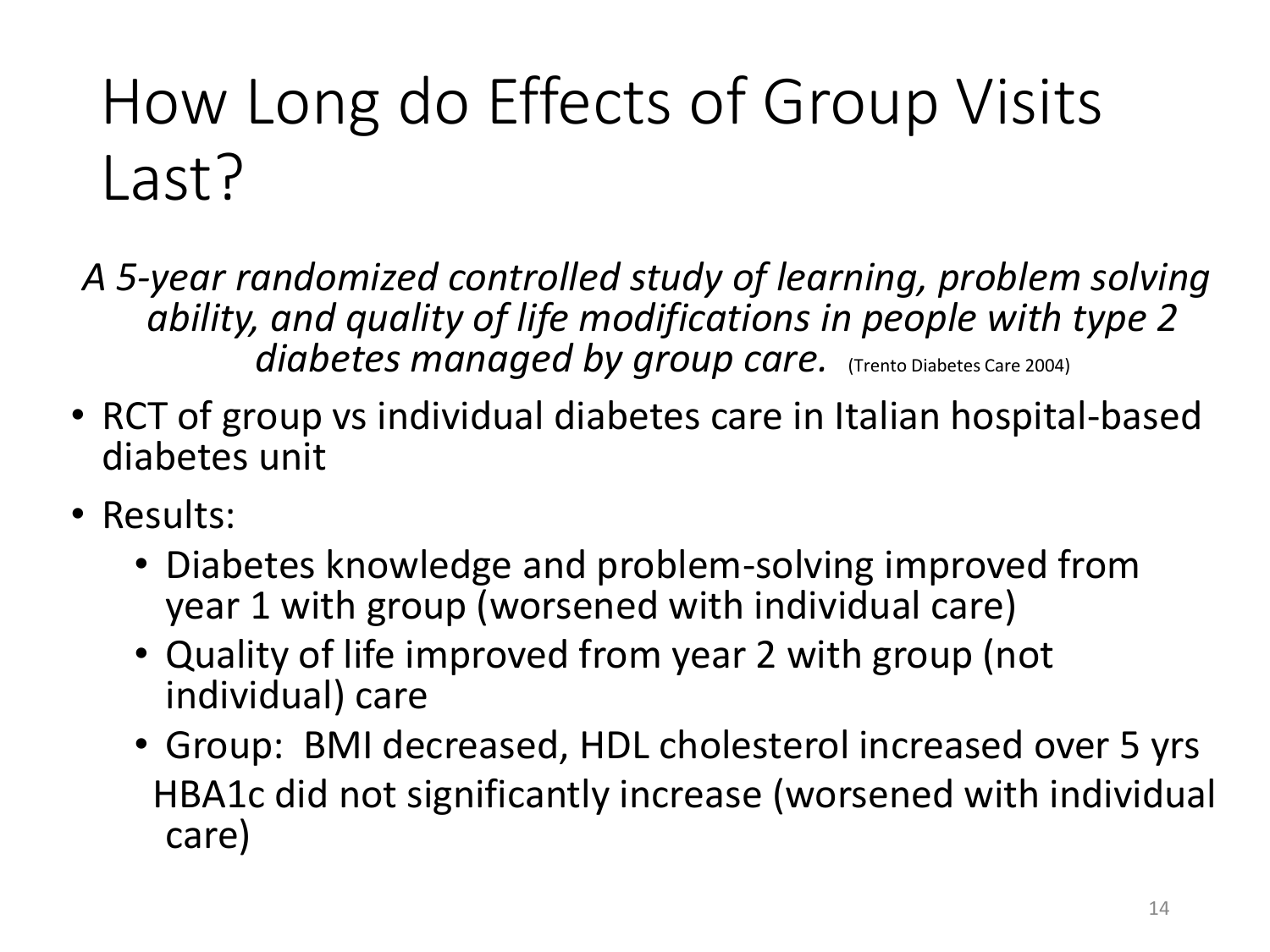## Why Groups Work: The Physician's Perspective

- Increased face-to-face time with patients
- Can do more efficient patient education than one-on-one office visit
- Provides an integrated process to support behavioral change and identify psychosocial stressors
- Opportunity to learning from other disciplines
- Change in pace from typical office visits is refreshing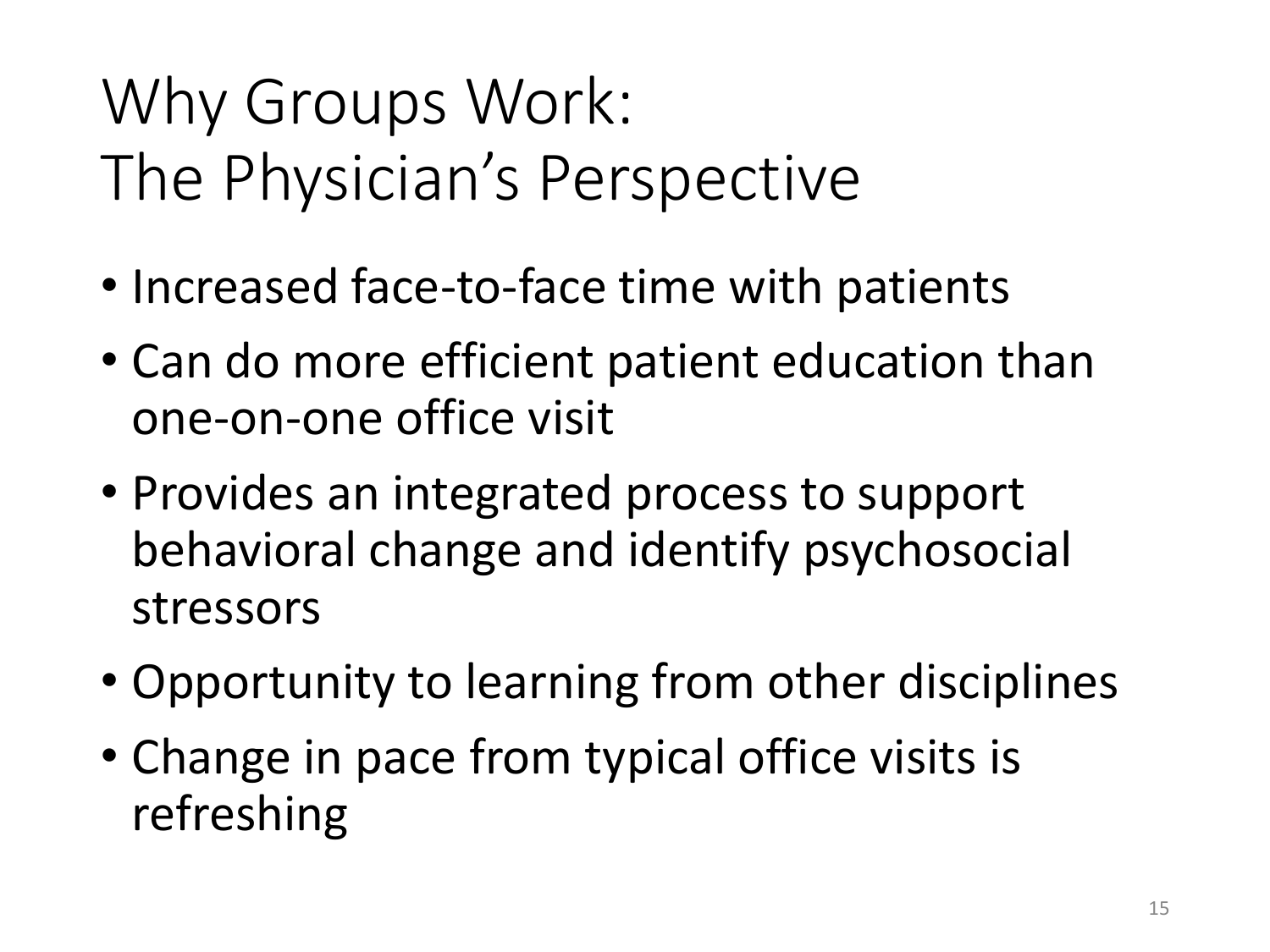## Medical Group Design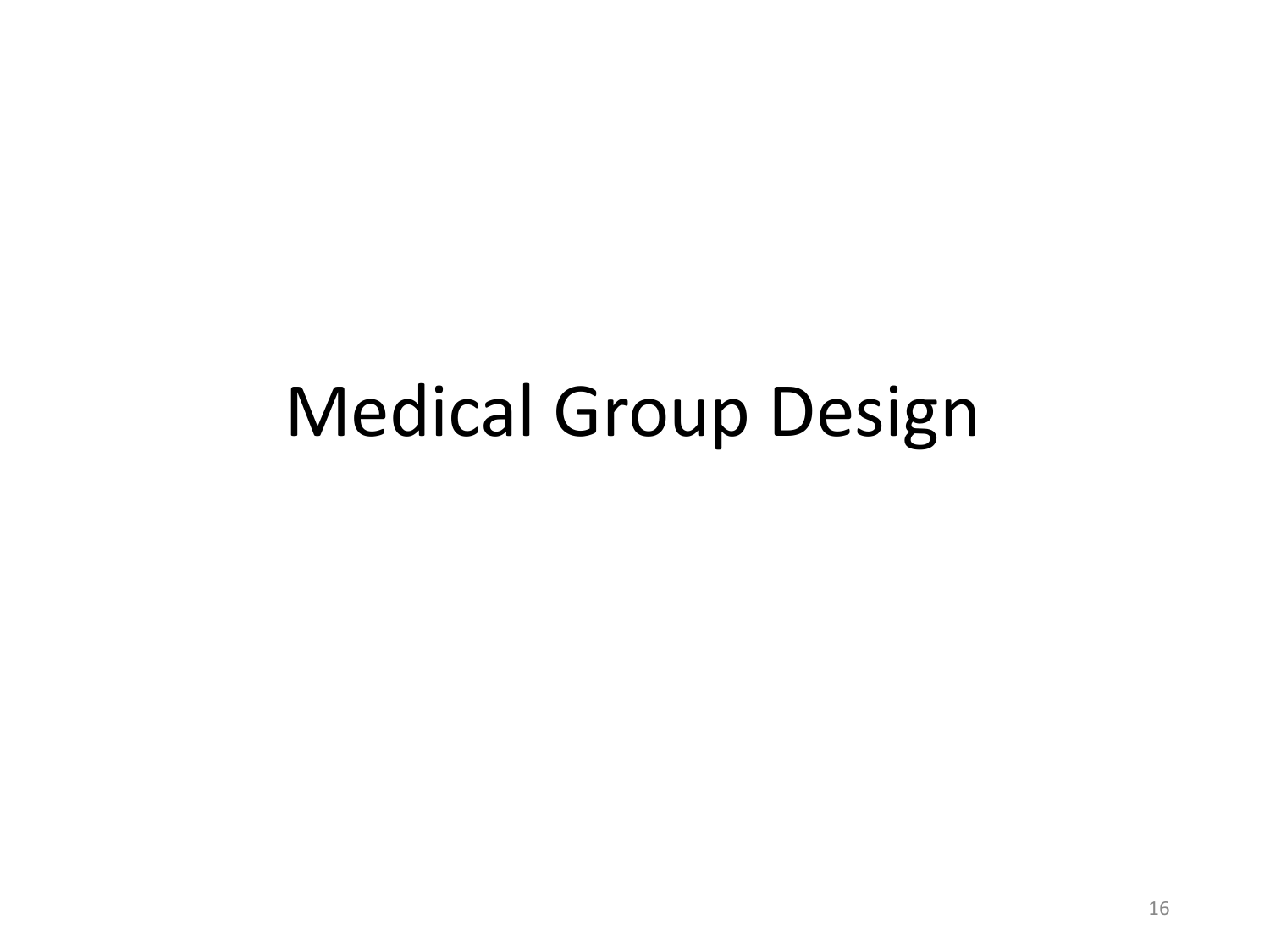#### Mr. Smith Goes to Group

Mr Smith is s/p aortic valve replacement, with history of diabetes, coronary artery disease and atrial fibrillation. He is on coumadin, metformin, glypizide, lopressor and losartan and has not seen you for awhile. His wife reports that he "eats what he wants" and does not exercise. He recently retired and needs medical follow-up. Your front desk staff books him for the next group medical visit.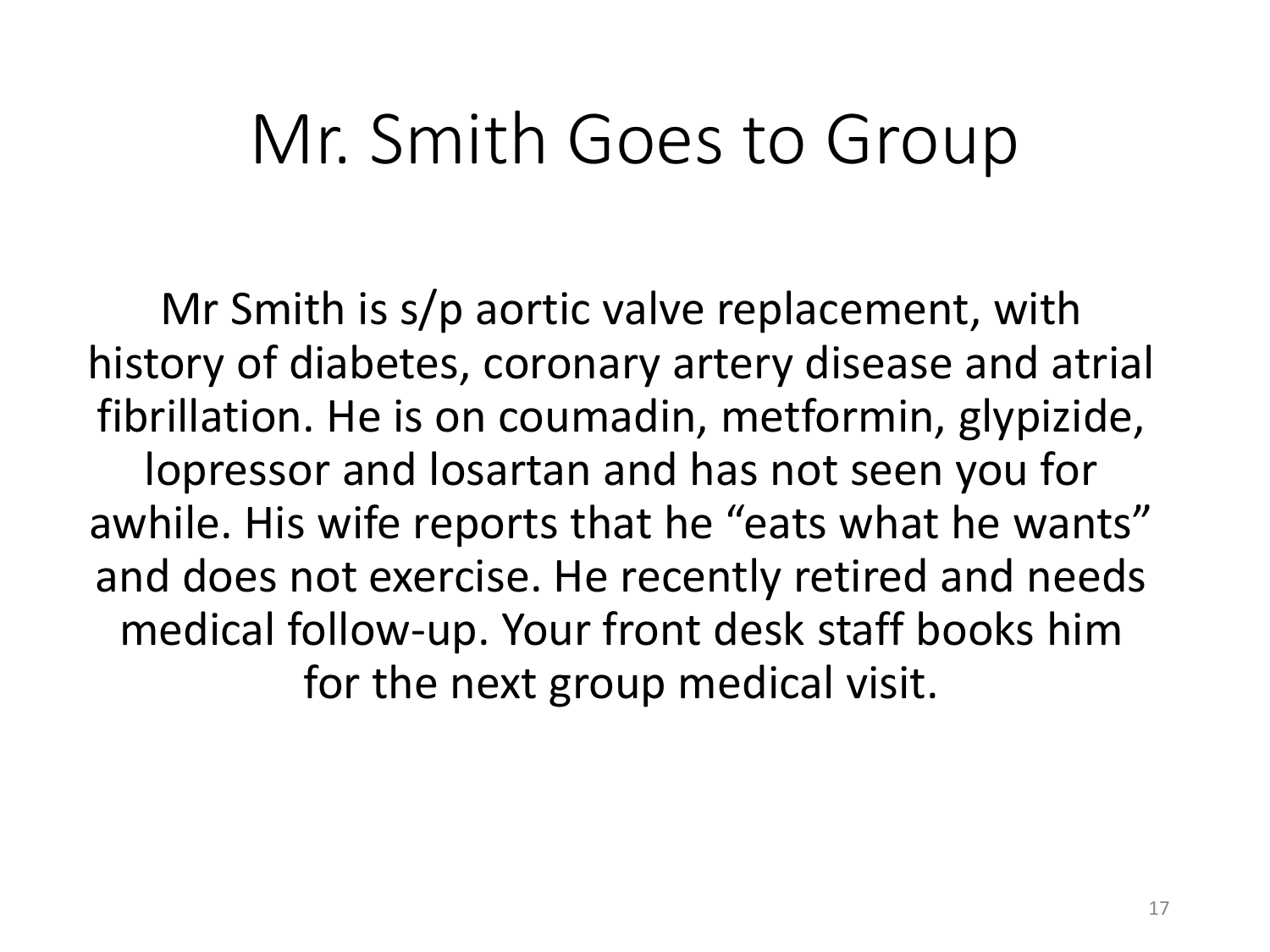# Noffsinger Model:

- RN or LPN (called a behaviorist or facilitator) coordinates the group for or with MD
- Administrative assistant is present for documentation
- MD addresses patient one by one, examining in the room and uses patient responses to start group discussion
- Usually MD or RN gives short educational presentation
- Recent labs are posted for all patients to see and are reviewed as part of the visit
- 16- 20 patients, over 90 minutes

(Noffsinger 2000, 2002, 2008, 2009)

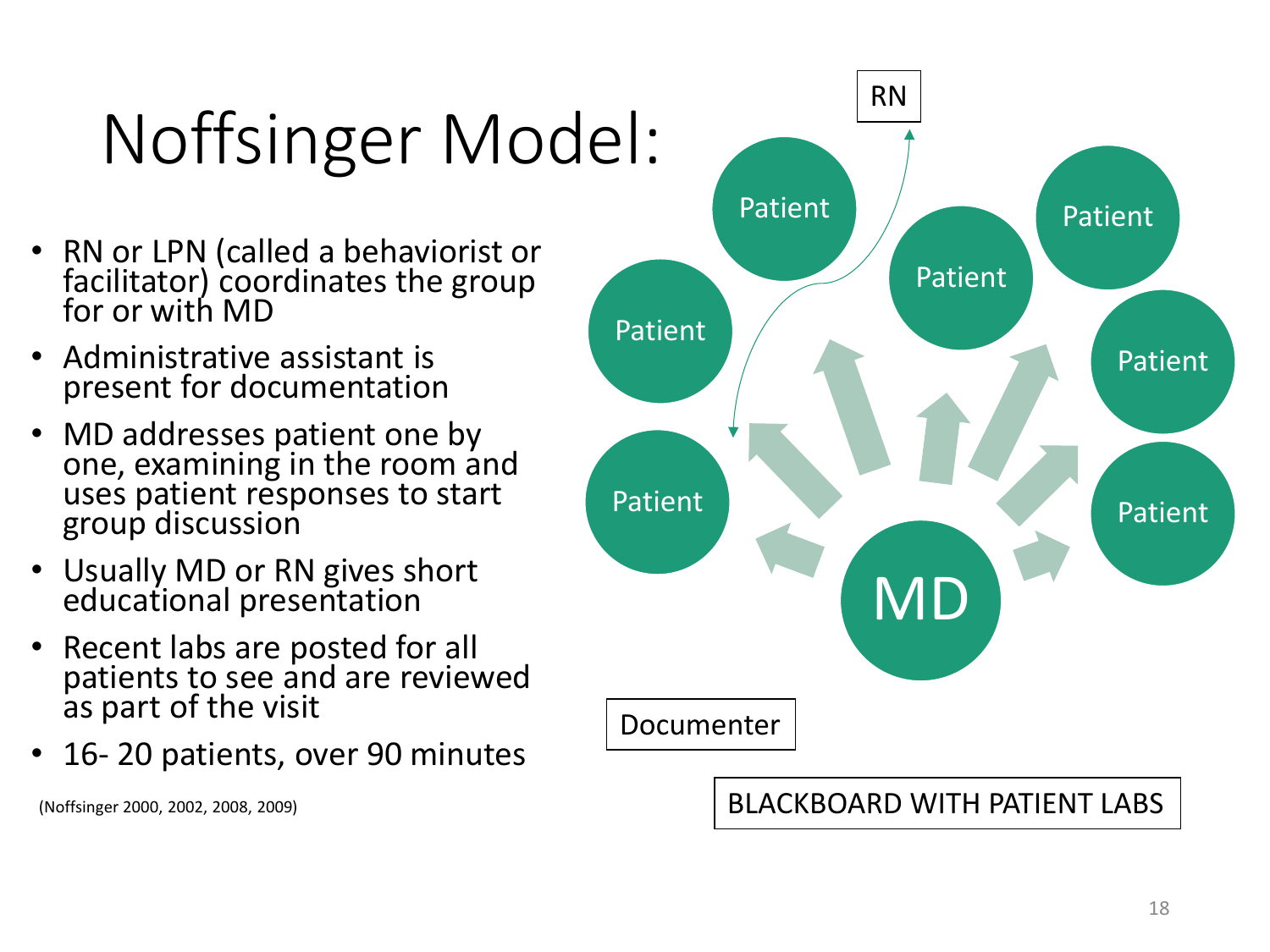## Scott Model:

- Interdisciplinary team coordinates group together
- No documenter present
- Group discussion starts the session, and MD builds off of that
- Educational presentation by RN, NP or invited guest speaker
- Labs, medications and exam are done individually during session, but data is not displayed on blackboard
- Psychologist (or other behaviorist) facilitates interactive group discussion focused on behavioral change
- 6-10 patients, over 2-2.5 hours

(Scott 1996, 1998, 2004)

MD evaluation in or out of room

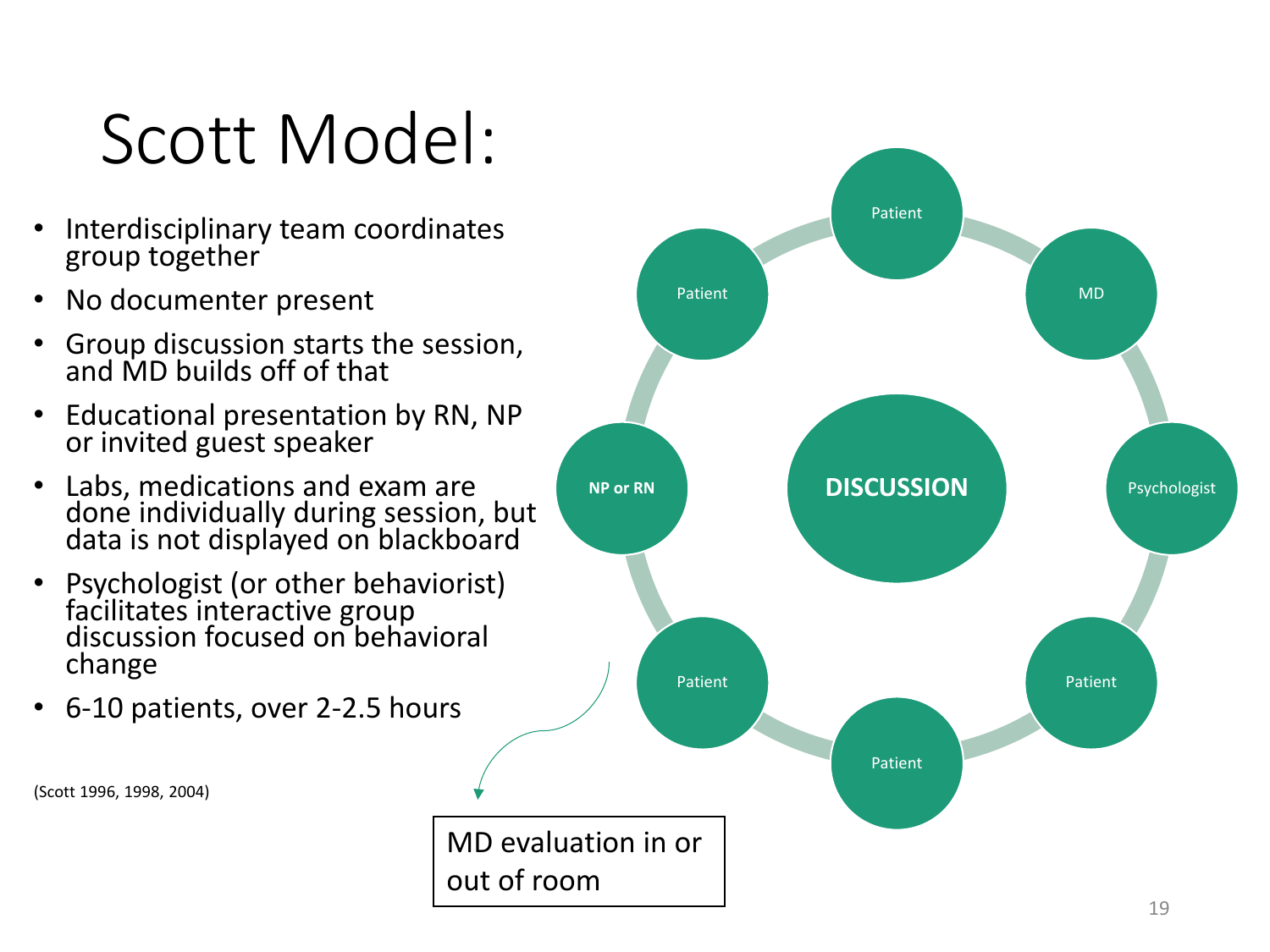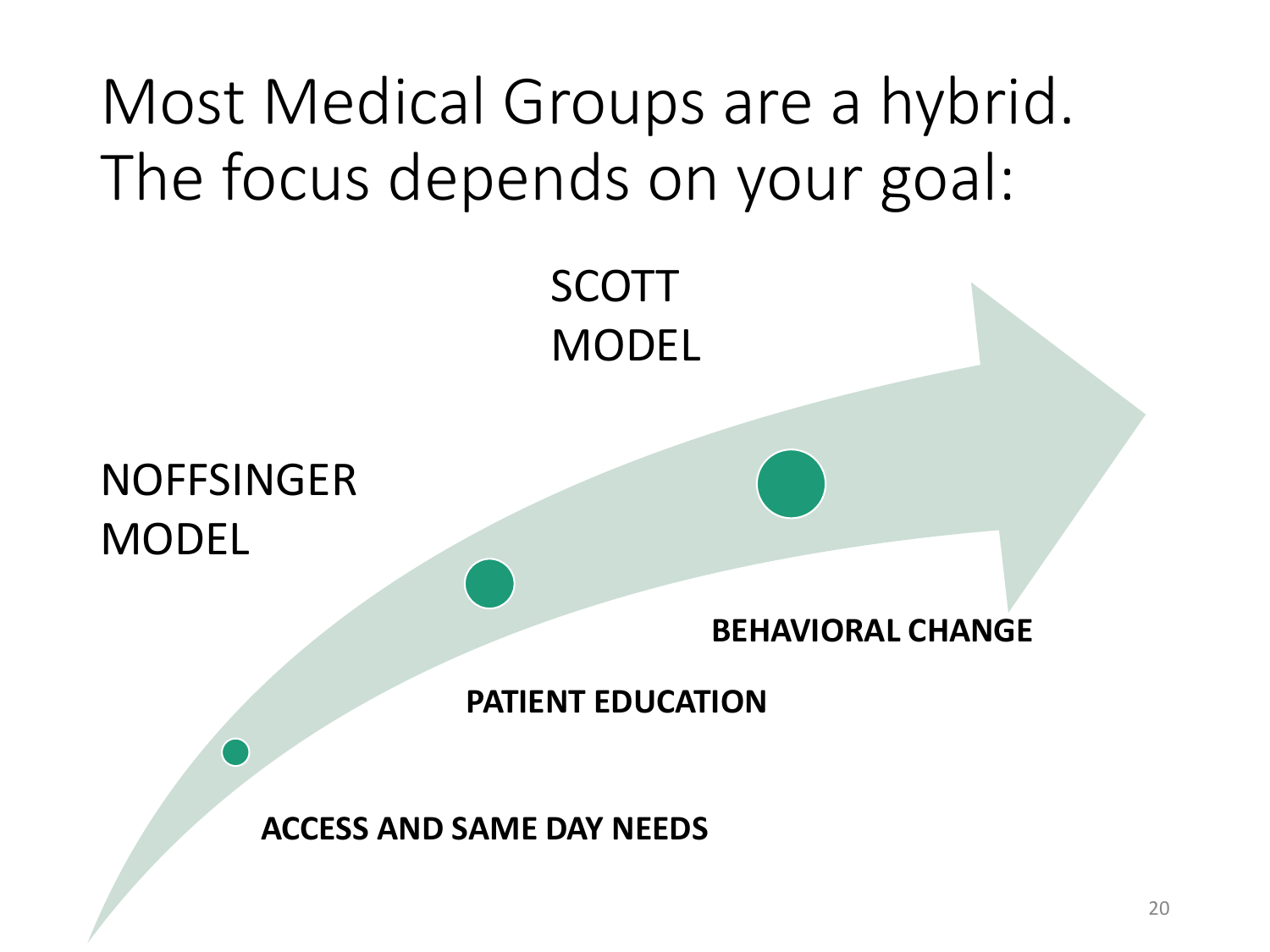## Group Models differ:

- The components of groups vary by :
	- Goal of the group:
		- To increase *access*
		- To improve *patient education*
		- To promote *active behavioral change*
	- Nature of interaction with clinical team:
		- More directed
		- Open ended
	- Homogeneity of group members:
		- Type of medical condition(s) and burden of disease
		- Degree of life stress and support needed
		- The complexity of behavioral change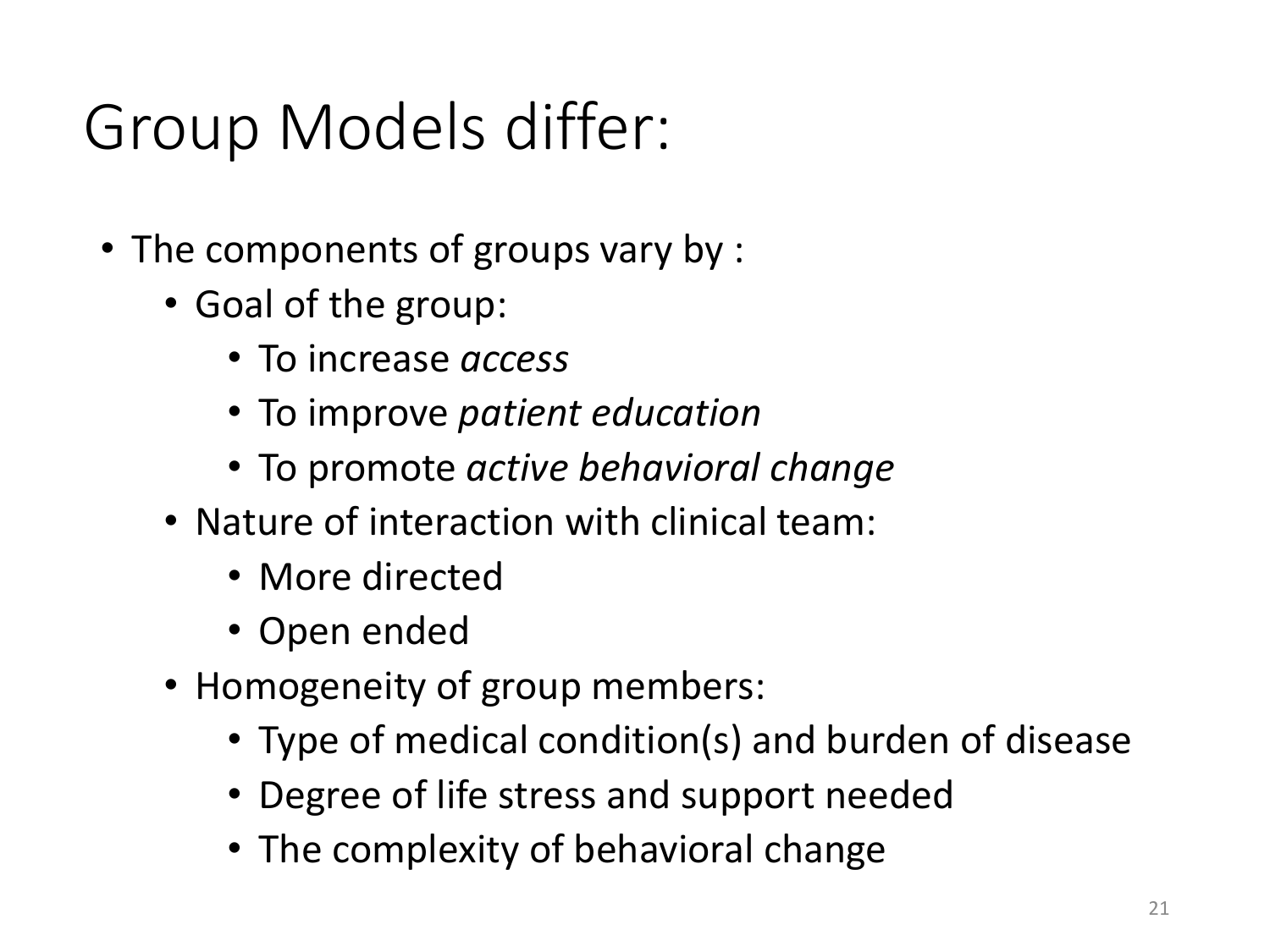## Other Differences Among Groups:

- Orientation and training of the leader or facilitator:
	- Active leader versus a facilitator
	- Behaviorist versus medical
	- Consistent versus variable leaders
- Mode of delivery of education material:
	- Didactic, open ended
	- Teaching behavioral techniques
- Attendance:
	- Open ended or time limited
	- Fixed membership or drop- in
	- Your panel or patients from the practice (or outside the practice)
	- Inclusion of family members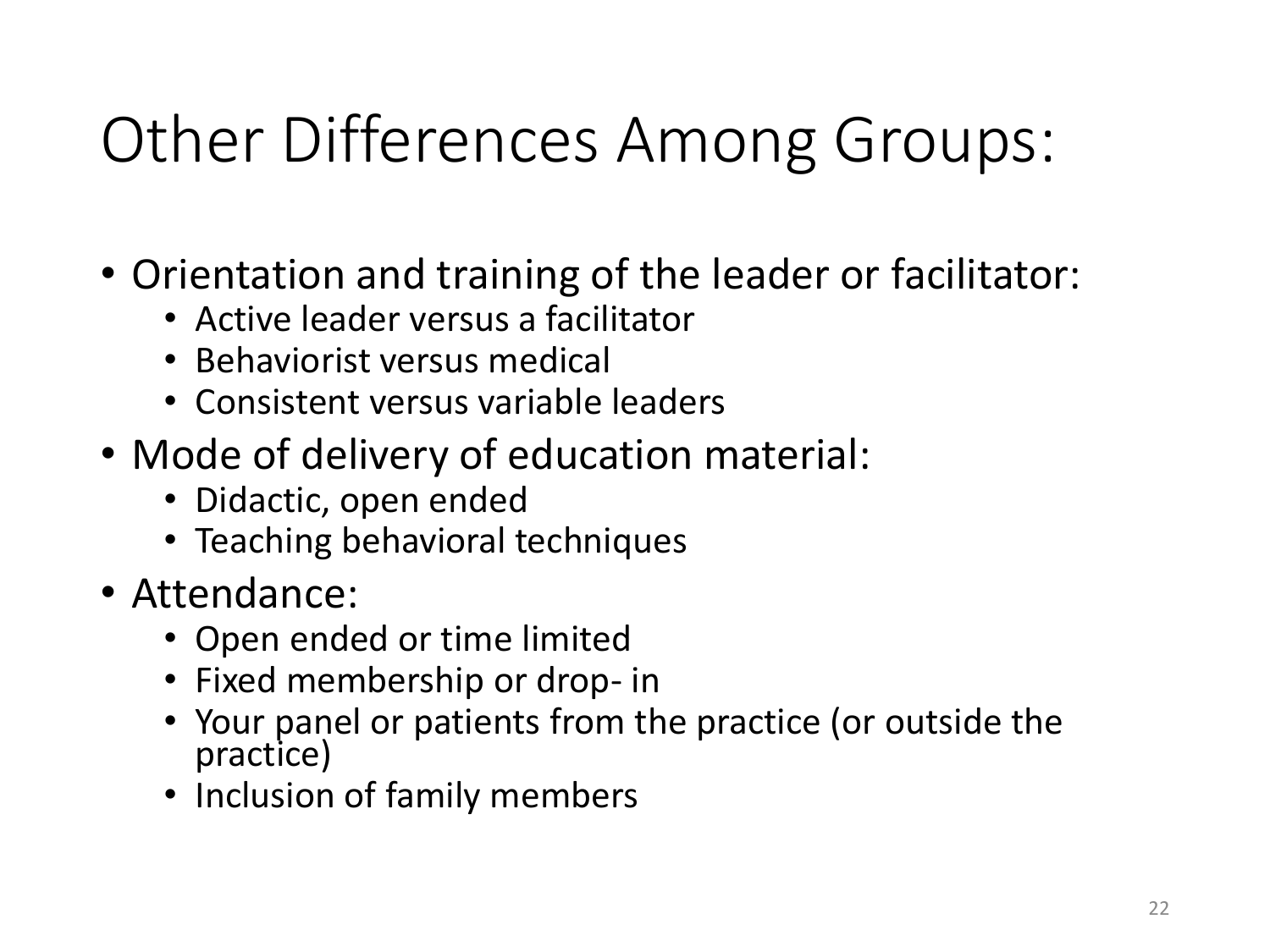#### Sample Medical Group Design



#### *8-16 patients for 90 minutes to 2.5 hours*

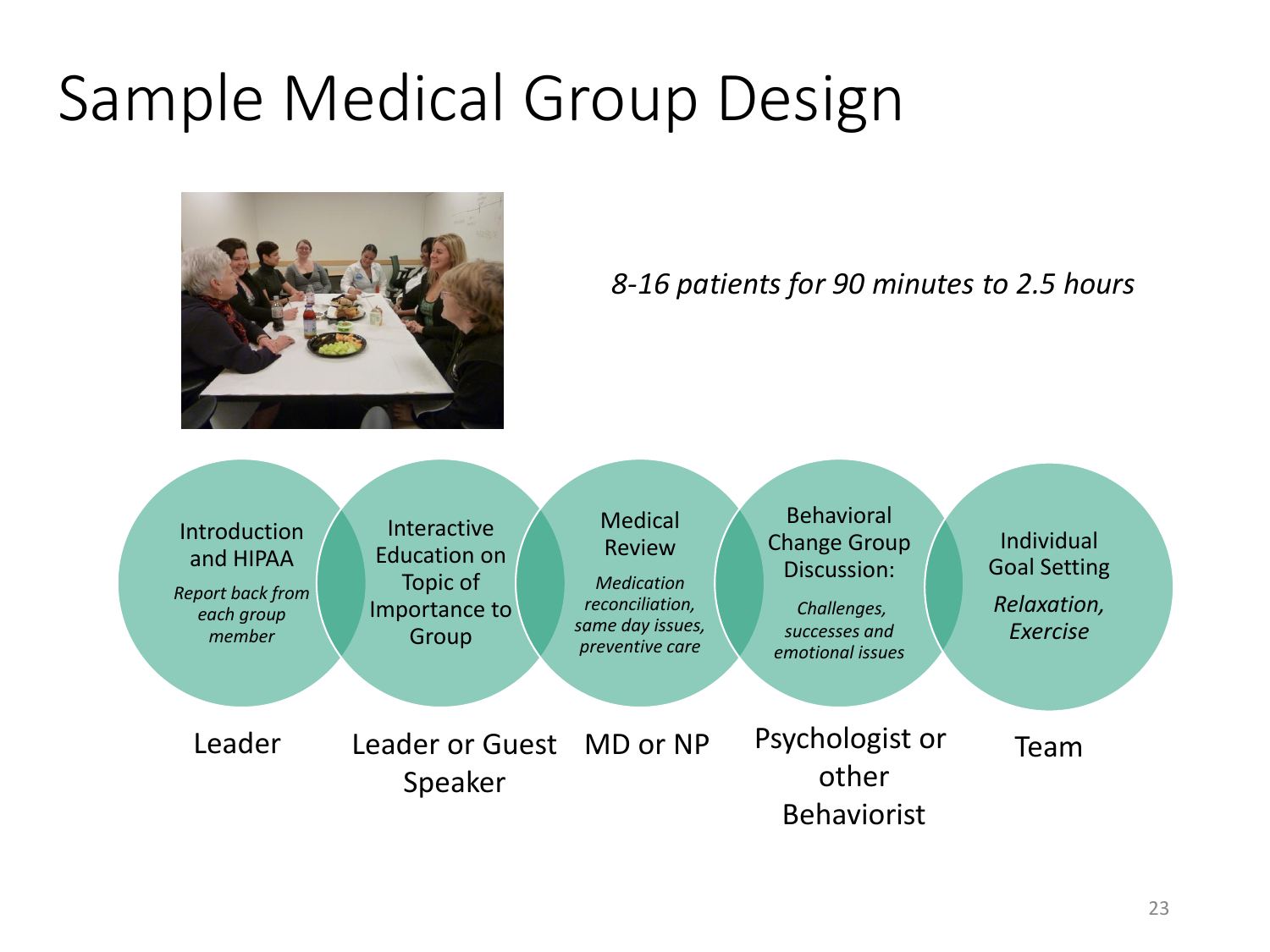## Preparation for the Group

- Marketing of group
	- Engagement of referring physicians
	- Engagement of patients
- Review of record in advance
- Patients arrive:
	- Sign form re: confidentiality requirements
	- Pre-visit survey specific to condition
	- Assessment using standard screening instruments
	- Vital signs
- The target attendance is usually 8 to 16 patients per group session, depending on model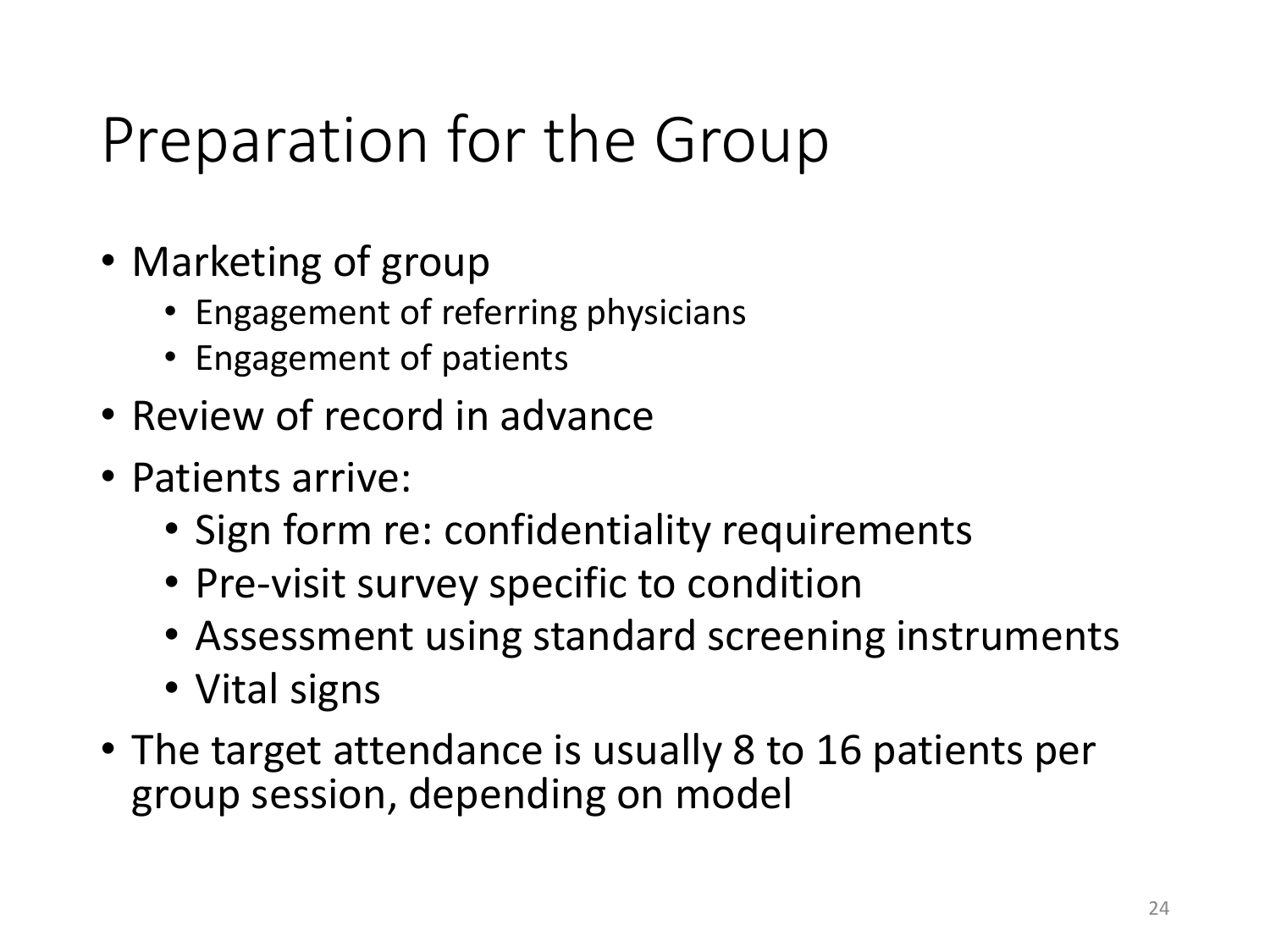## During the Group

- Introduction and explanation of format
- Education and interactive discussion on topic specific to medical condition, or of interest to the group
- Individual medical visits done in or out of the room as needed, with facilitated group discussion
	- Medical management may include review of symptoms, labs, preventive health screening, medical decision making, titration of medications
- Psychologist or behaviorist focus often includes mindfulness or relaxation training
- Goal setting for individual patients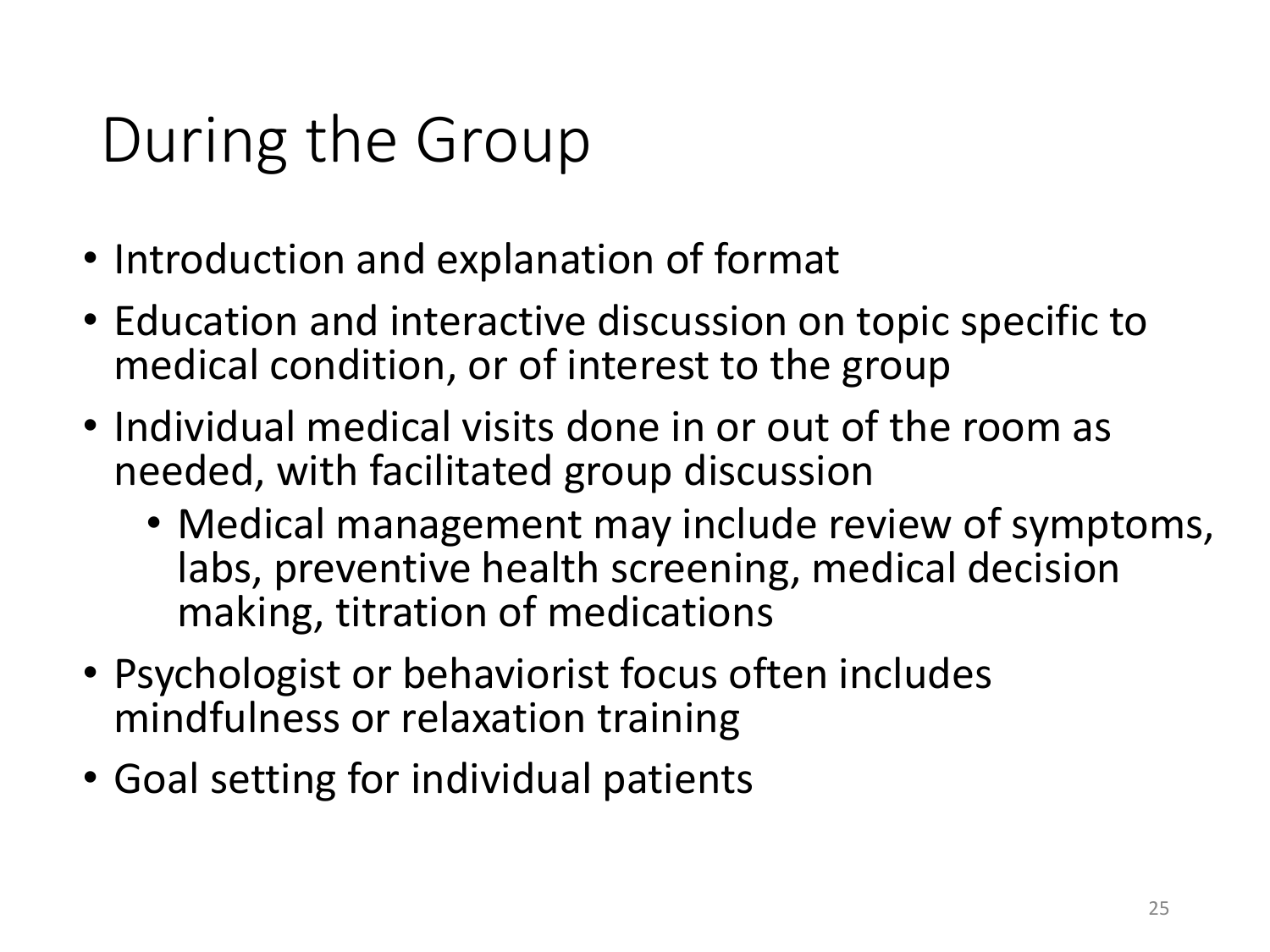#### Post Group

- Debrief by group leaders with one another
- Documentation and billing of visit
- Email follow-up to PCP as needed—report back to your PCPs because they are key source of referral
- Outreach to patients for next group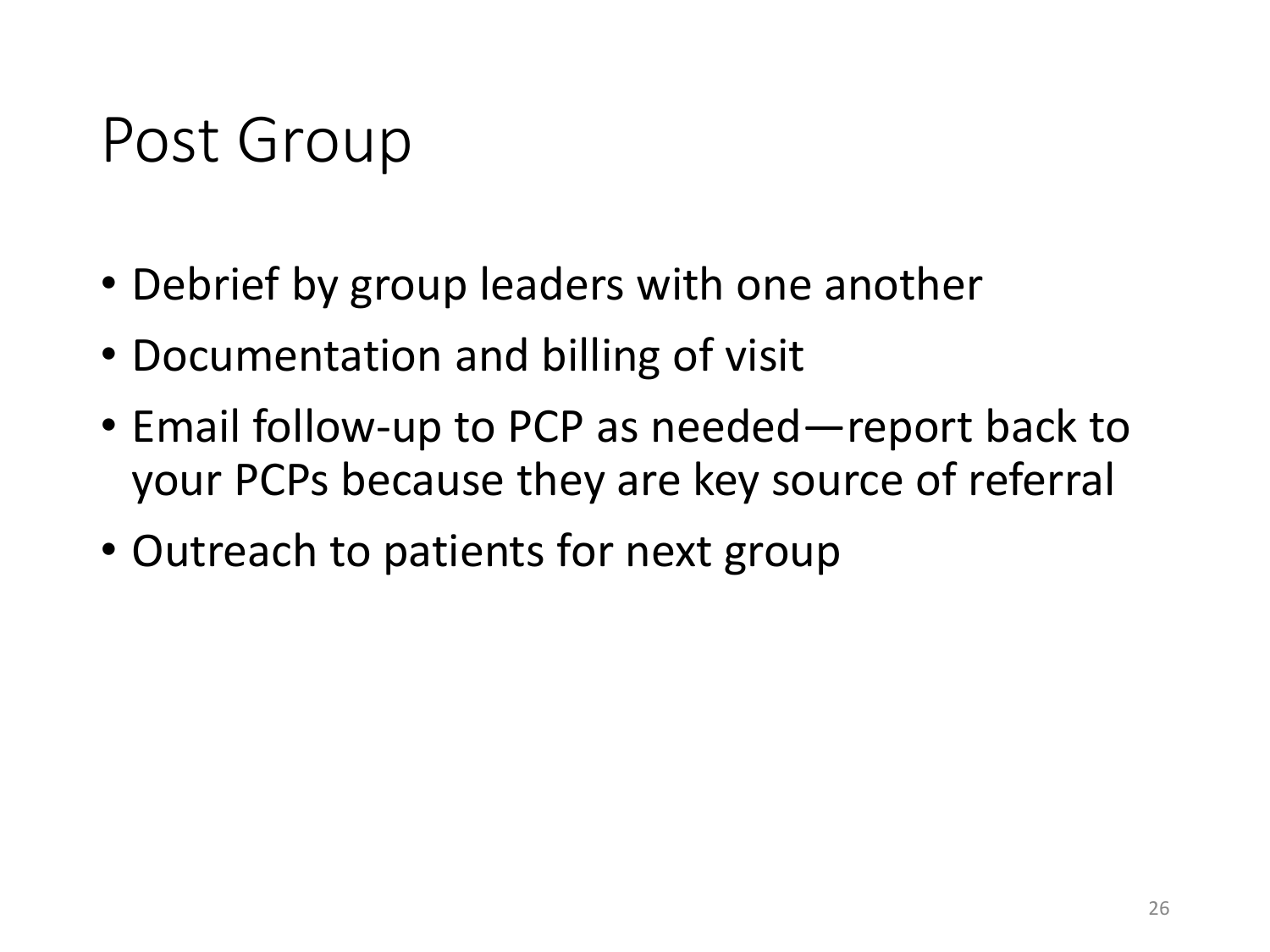## Sample Groups in Women's Health Associates, MGH

- Diabetes, metabolic syndrome, hypertension
	- Structure: 2.5 hours; Psychologist, MD and guest speakers (dietitian, exercise specialist) and includes teaching relaxation exercise
- Arthritis and joint pain, with Physical Therapy
	- Structure: 2 hours; MD, physical therapist, psychologist and includes movement and teaching relaxation exercise
- Sleep group
	- Structure: 2 hours; psychologist alone, includes teaching relaxation exercise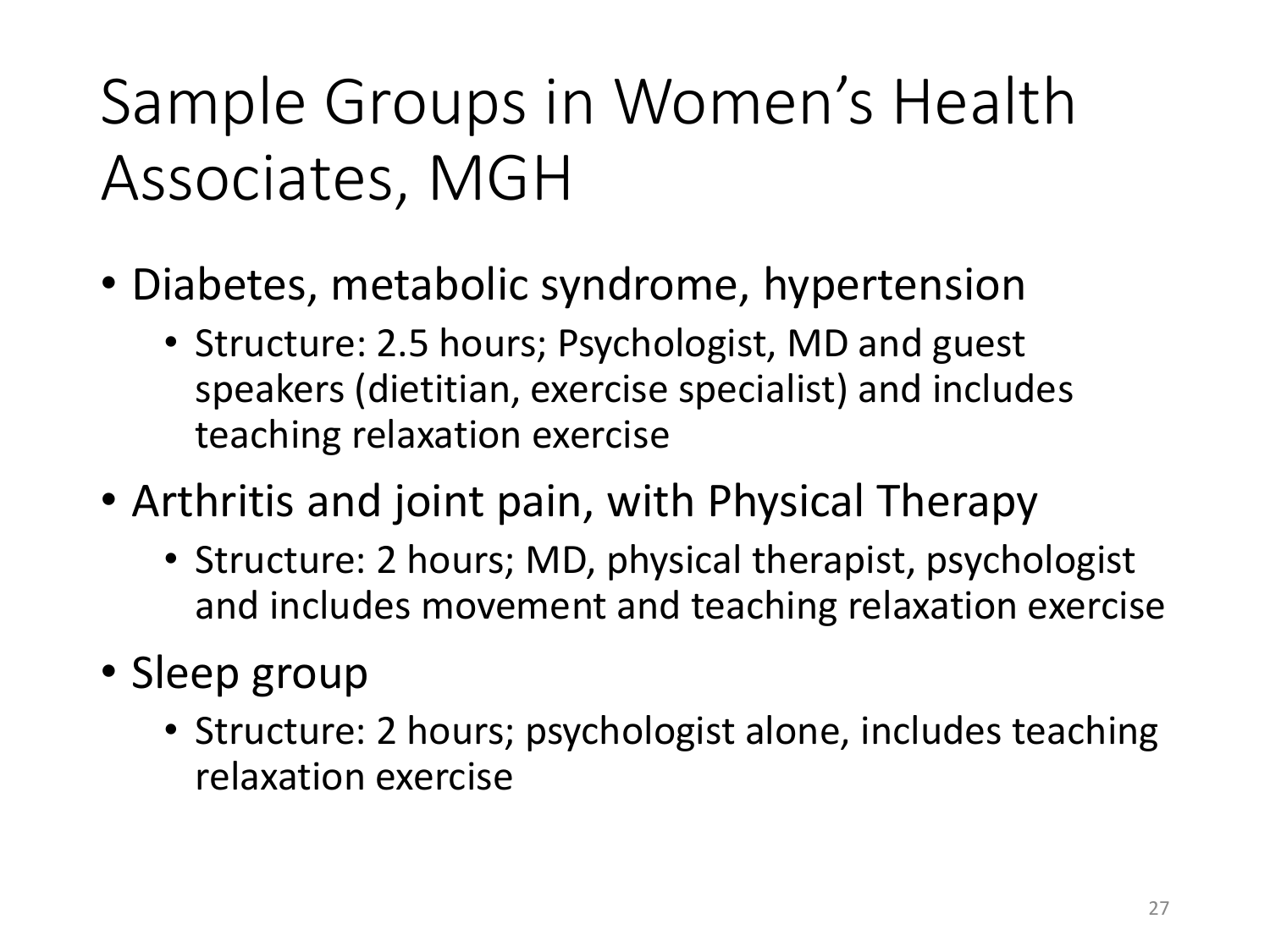#### Observed Outcomes

- Improvement over 1 year of standard health targets (i.e., HbA1c and weight for those with diabetes)
- Increase patient engagement with self management of their medical condition, attributed to group support by participants and leaders (i.e, improved medication compliance for those with diabetes)
- Positive wellness coaching
- More time with clinicians
- No problems with confidentiality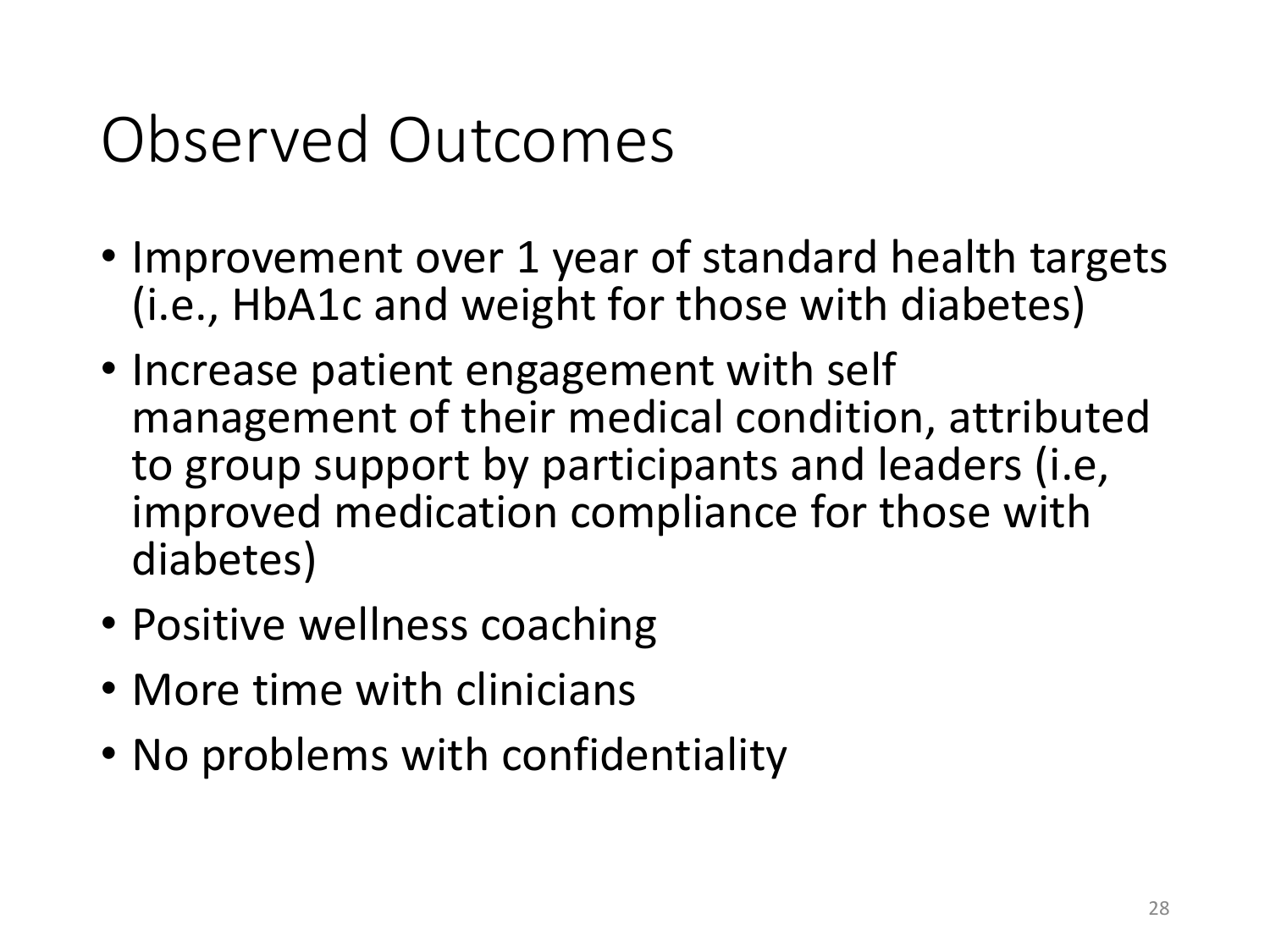## Billing:

- **There is no nationally accepted standard for medical group visits**
- Medicare has disseminated general policy statements in support of reimbursement of group medical visits, but there is regional variation.
- Some insurers have policies for reimbursement of group visits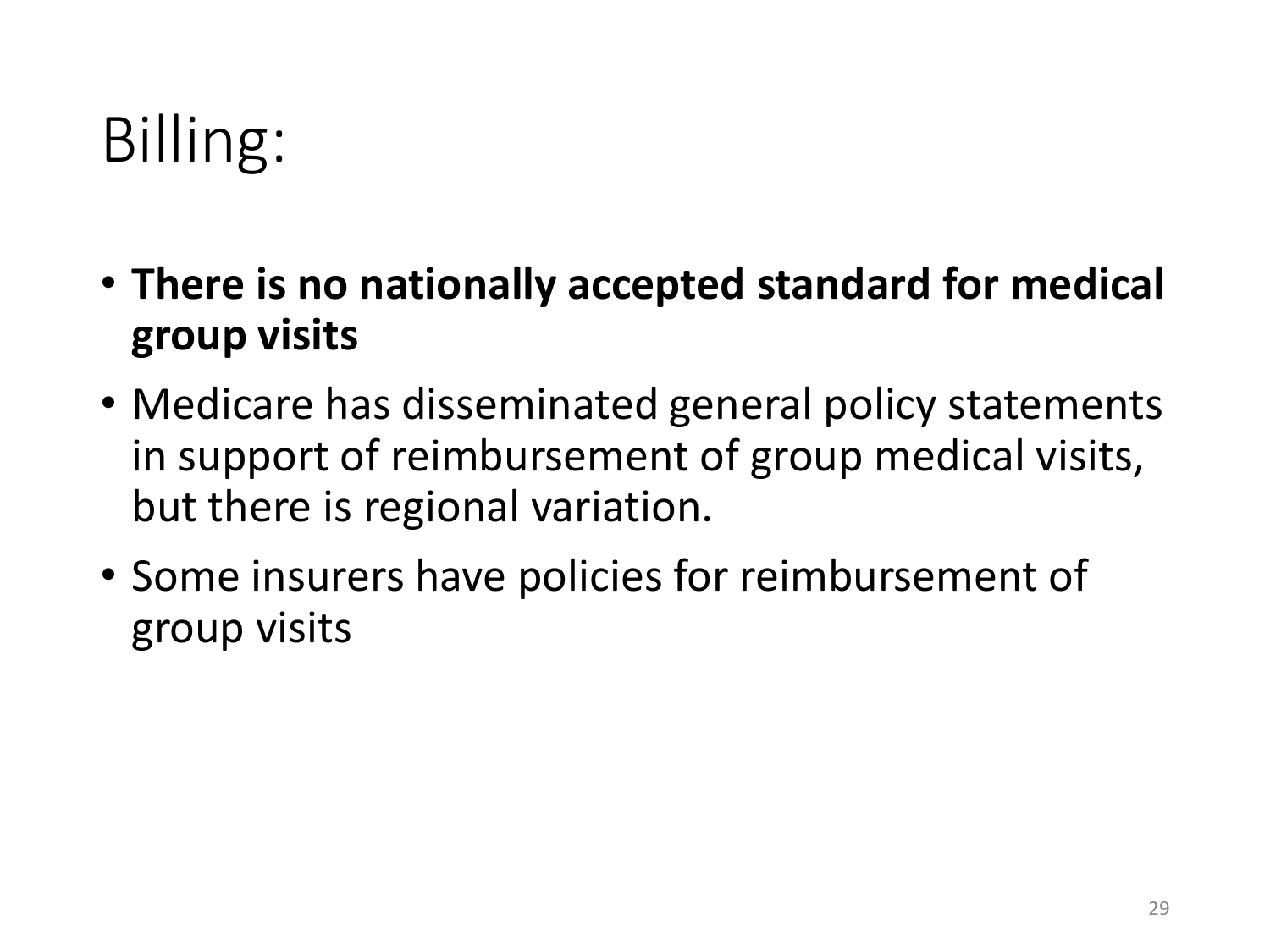## Common Billing Practice:

- Document clearly:
	- Emphasize the medical management component
	- Use medical E/M code 99213 (rarely 99214)
- If more than one clinician billing (i.e, a physician and psychologist) differentiate services provided to avoid duplicate billing
- Patient education is not directly reimbursed under current system, except in specific cases such as diabetes self management education (DSME) by a certified diabetes educator (CDE)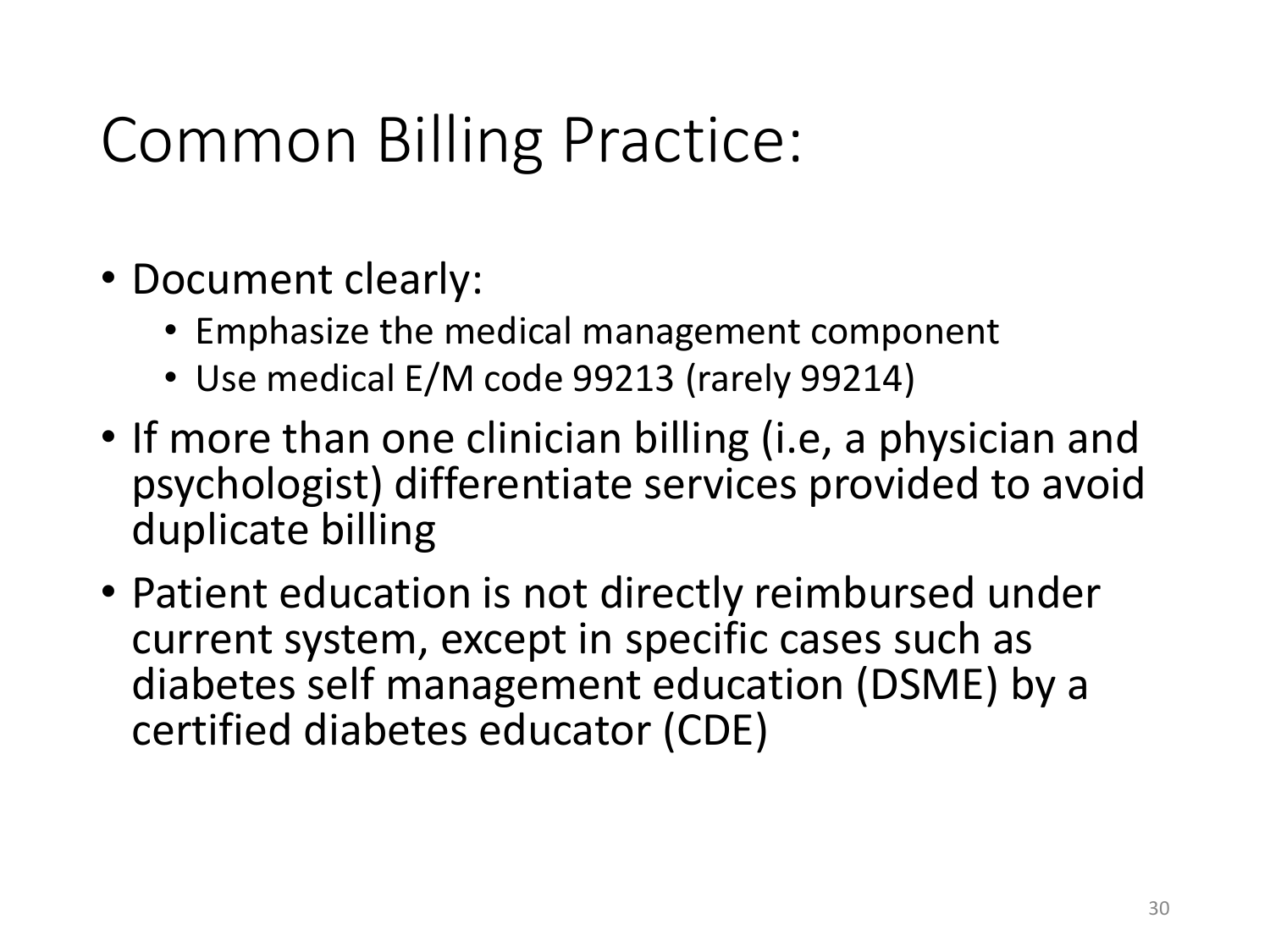#### Billing Options for Group Visits

| <b>Visit Type</b>                                                             | <b>Billing Recommendation</b>                                                                                                                                                                                                     |
|-------------------------------------------------------------------------------|-----------------------------------------------------------------------------------------------------------------------------------------------------------------------------------------------------------------------------------|
| Individual medical visit is included:                                         | MEDICAL (MD/NP): Level 3 or 4 E/M visit<br>depending on individual patient complexity<br>(CPT Codes 99212-99215)                                                                                                                  |
| If psychologist, psychiatrist, Social worker<br>or psychiatric nurse present: | CPT Code 96153- Health and Behavior<br>Assessment/ Intervention group                                                                                                                                                             |
| If medical nutritional specialist (RD):                                       | Some payers allow additional direct billing,<br>CPT Code 97804                                                                                                                                                                    |
| If diabetes self management education:                                        | Medicare and some private payers pay for<br>self management training in group; must be<br>CDE accredited educator or practice<br>(HCPCS code G0109): Diabetes self<br>management training services (2 or more),<br>per 30 minutes |

• For Medicare and most private insurers, billing is based on extension of the individual medical visit (checking data collected, diagnosis, and answering individual patient questions)

- Do not bill based on time. Rely on complexity of diagnosis and your documentation
- Medicare states that "face to face E/M visit can be observed by other patients"
- Billed under a medical diagnosis. Most payers do not pay for obesity or overweight alone
- For Medicaid in some states: can bill for additional group education (CPT code 99078) in relation to certain chronic conditions such as diabetes, asthma
- Smoking and tobacco use cessation programs (99406 if 3-10 minutes; 99407 if > 10 minutes)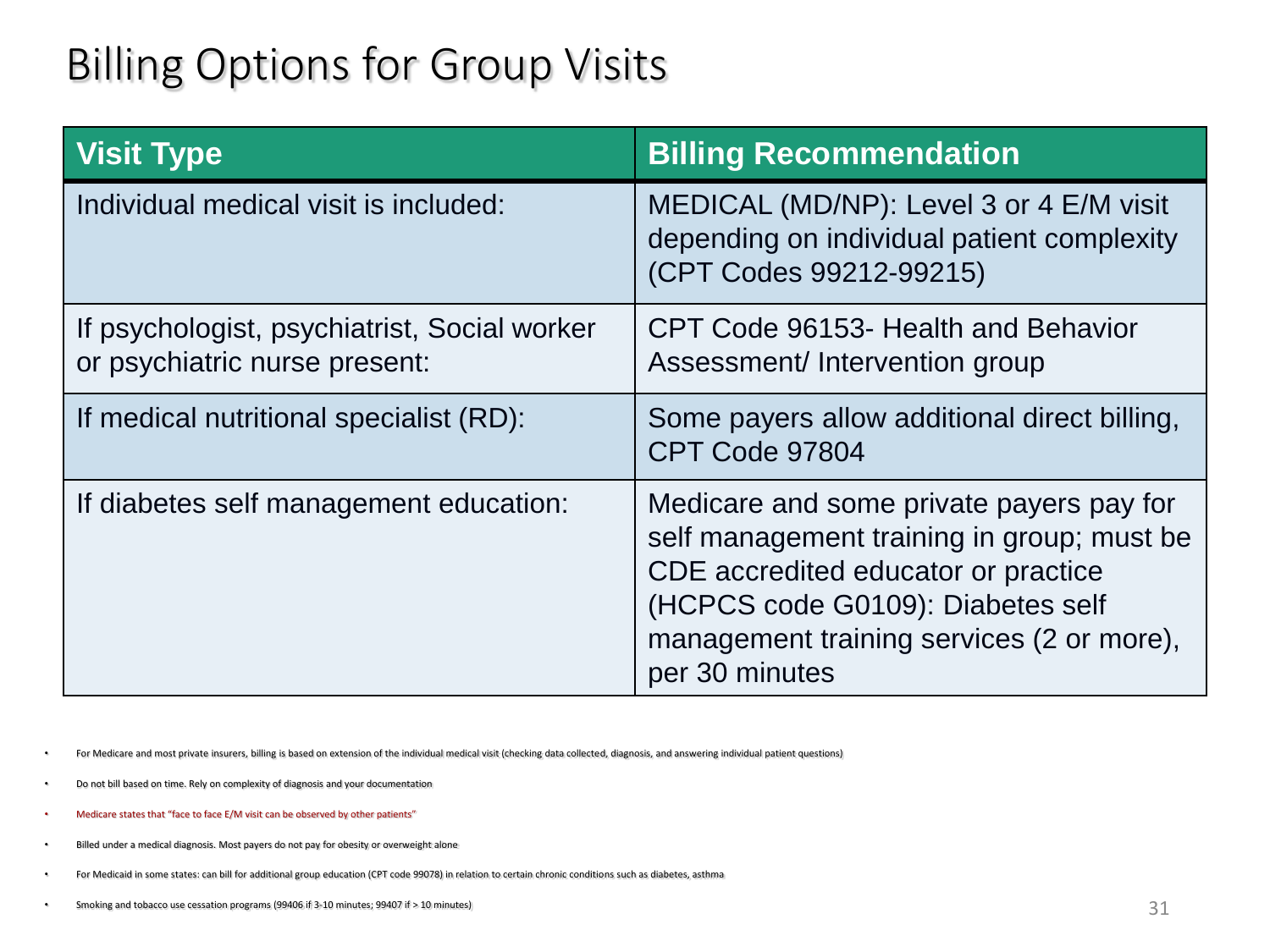Why Groups Work From the Behavioral Perspective Learning Group Facilitation Skills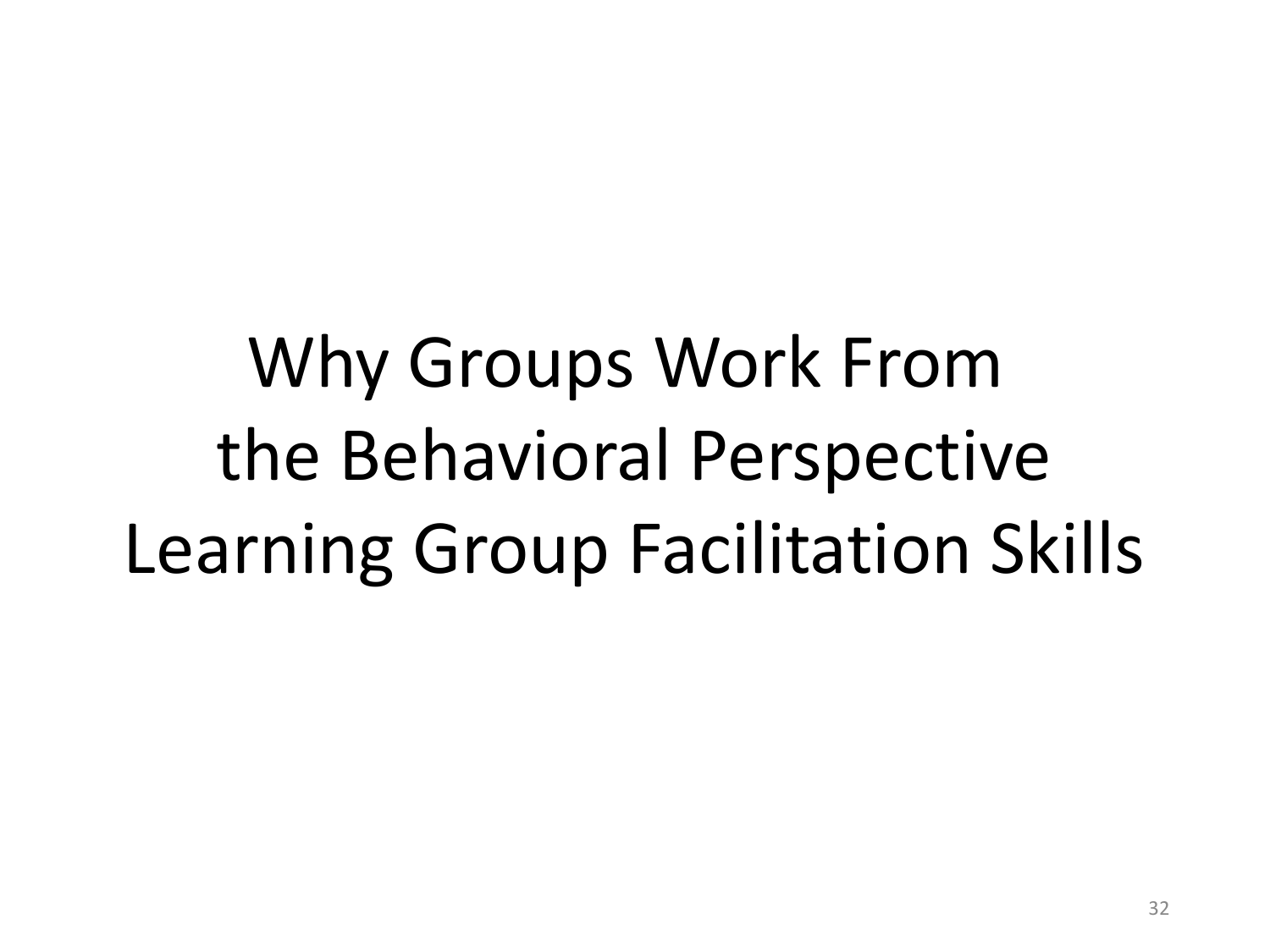#### Why Groups Work:

- People in groups are more suggestible and feel more effective than outside the group
- They experience contagion and intensification of affect that helps them make changes
- Groups decrease shame and isolation associated with having a medical condition
- Groups provide a healing community and validation (Kleinberg, 2007)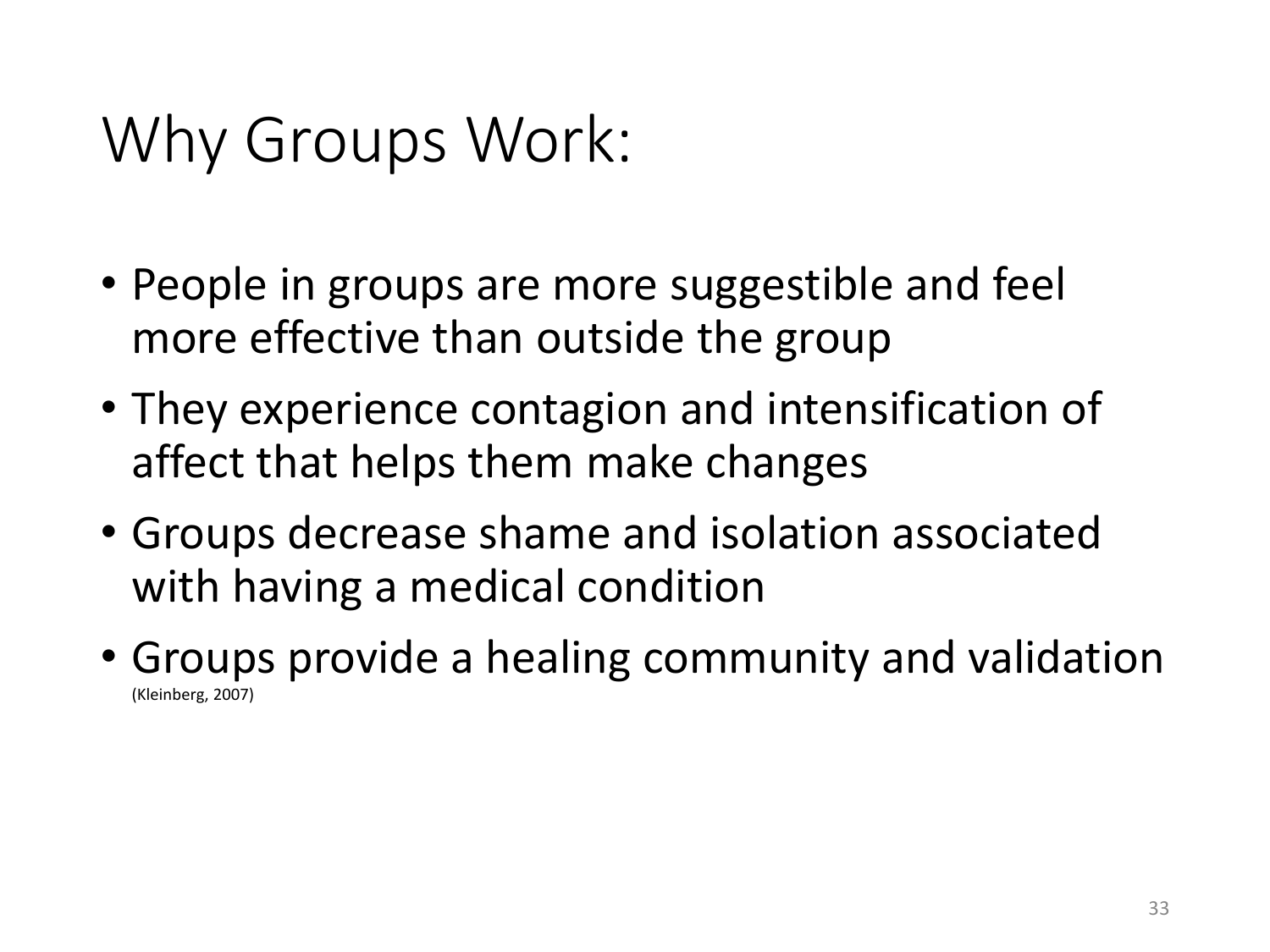## Enhances the Clinician-Patient Relationship:

- Provides increased face-to-face time with patients
- Allows for more focused medical care and efficient patient education
- Provides an integrated process to support behavioral change and identify psychosocial stressors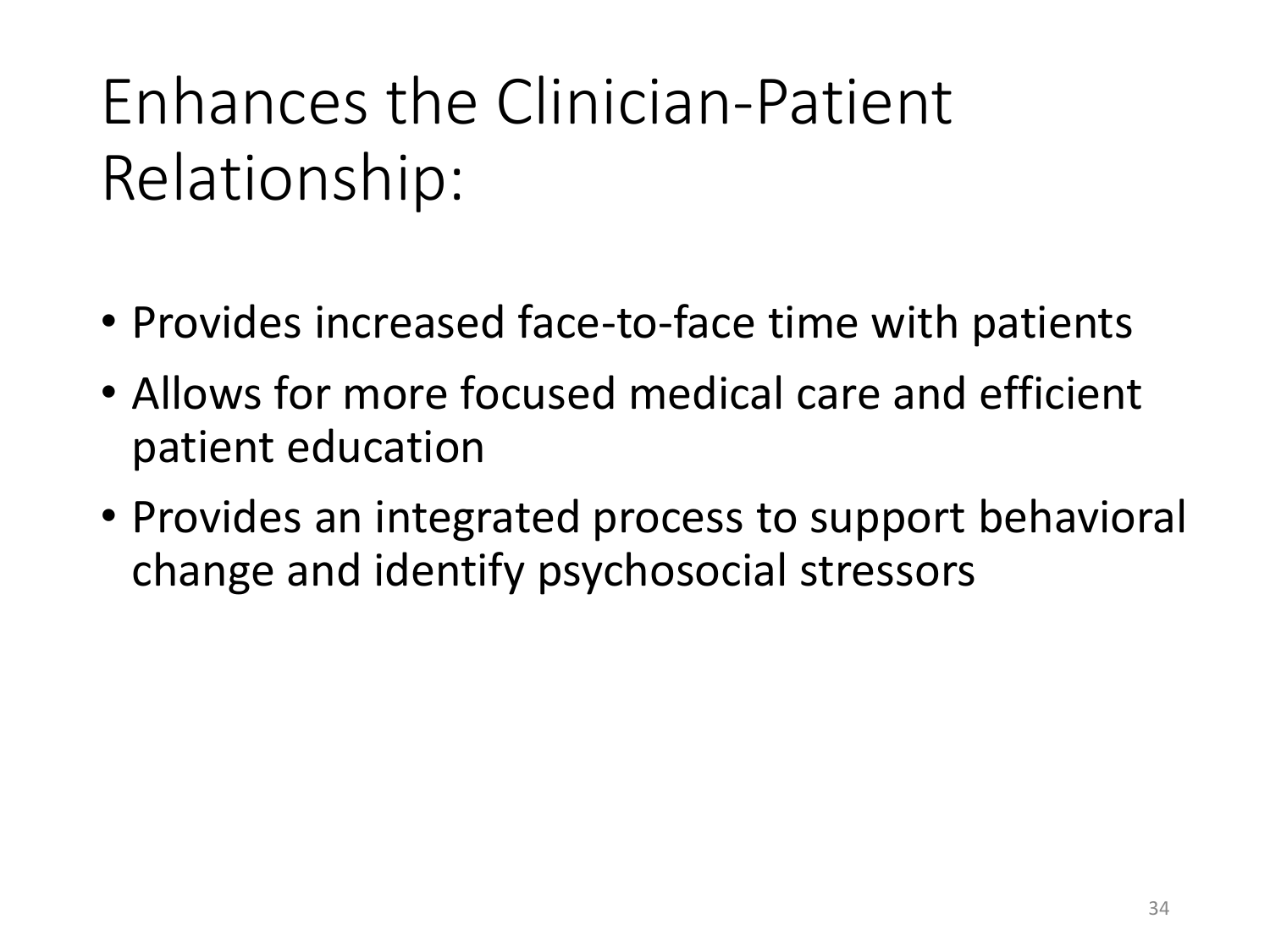## Curative Factors in Groups for Medical Patients

- Instillation of hope
- Universality
- Imparting of information
- Altruism
- Imitative behavior

(Yalom, 2005)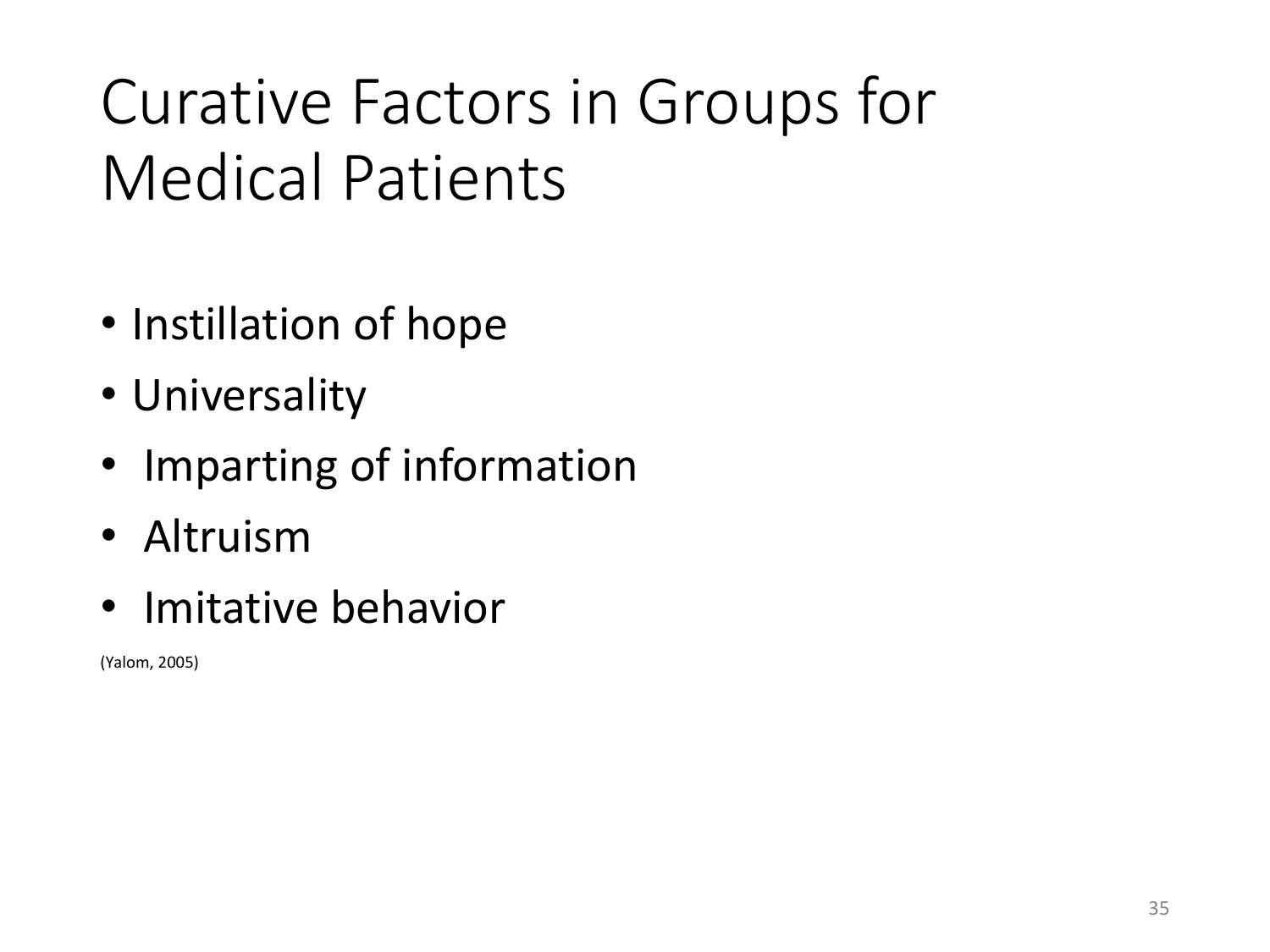#### Other Curative Factors:

- Insight
- Group cohesiveness
- Catharsis
- Existential factors
- Reduction of shame
- Reduction of social isolation

(Yalom, 2005)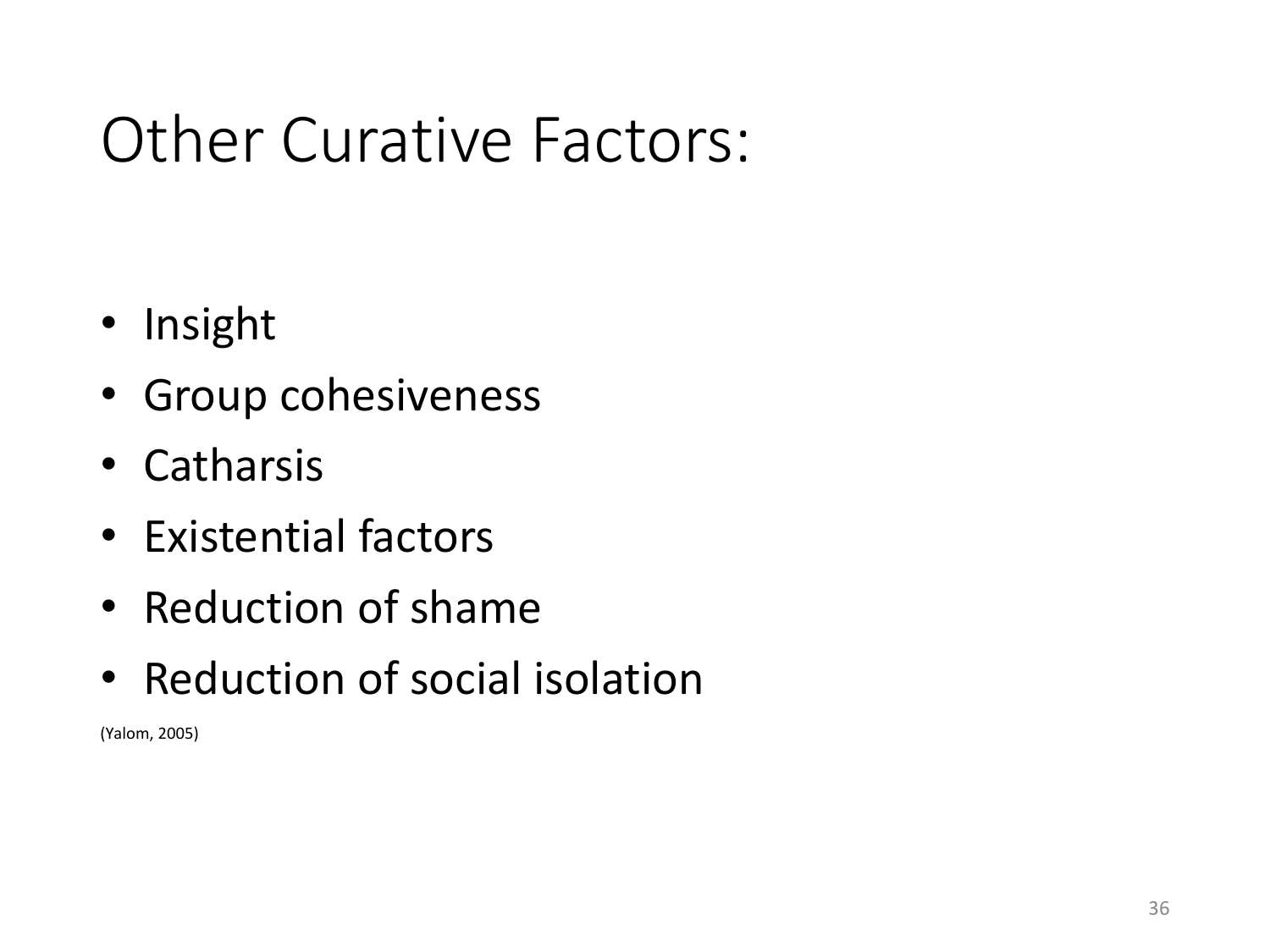## Setting up the Group

- This is the most important part of offering a group
- The structure (framework) of the group including the goals, the target population, the planned interventions must be decided on and reflected in the advertisement of the group
- They must all hang together to make a coherent whole
- When the structure and expectations are not clear the group members become anxious, disappointed and angry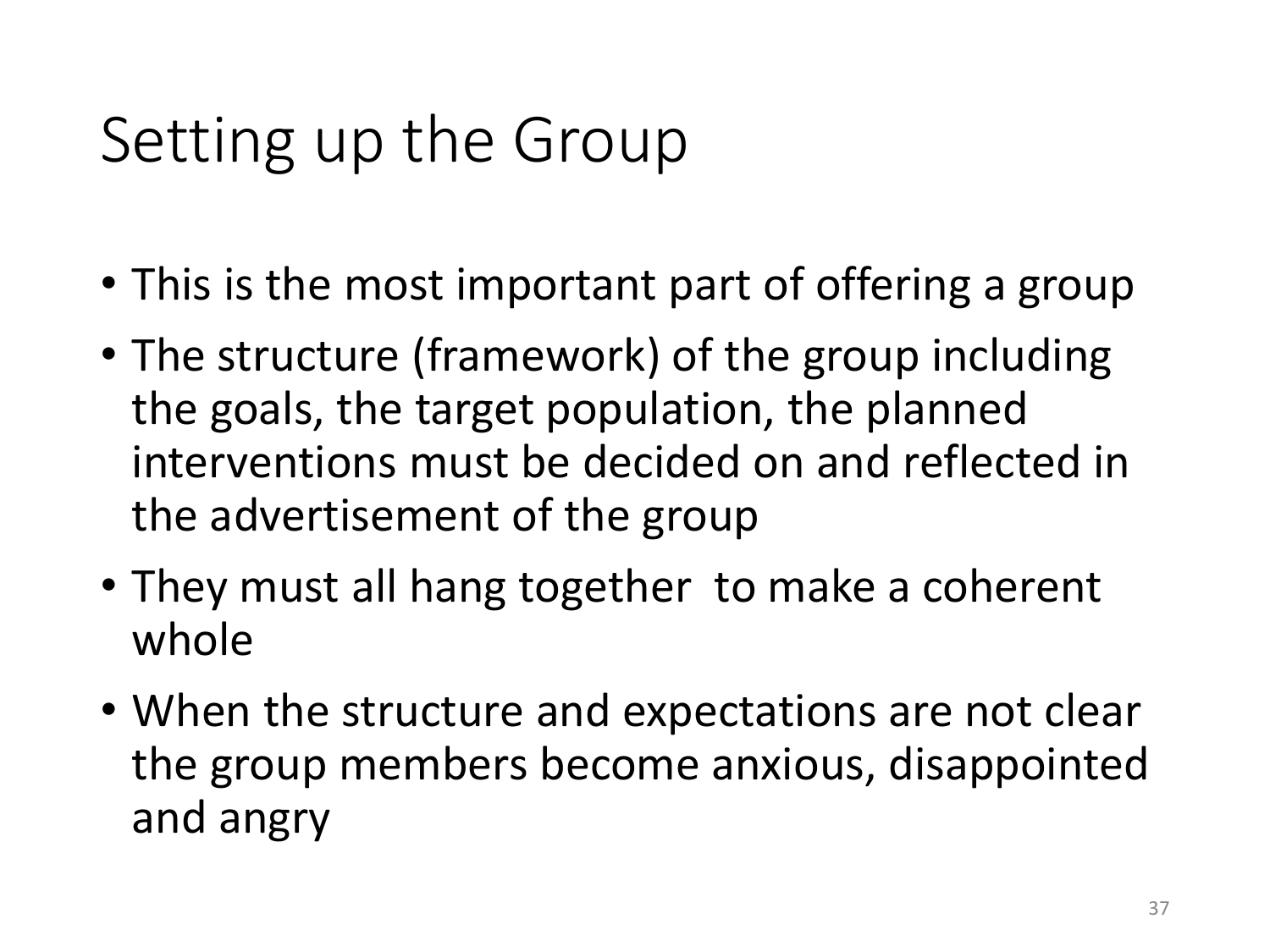## Present a Clear Framework for the Group

- Outline goals, describe how these goals will be met, set a clear description of a consistent time and place and length of group
- Predictability and continuity are key for creating a sense of safety and cohesion in a group. Safety is necessary for group members to participate. Cohesion is the glue of the group and has been found to be the best predictor of group satisfaction.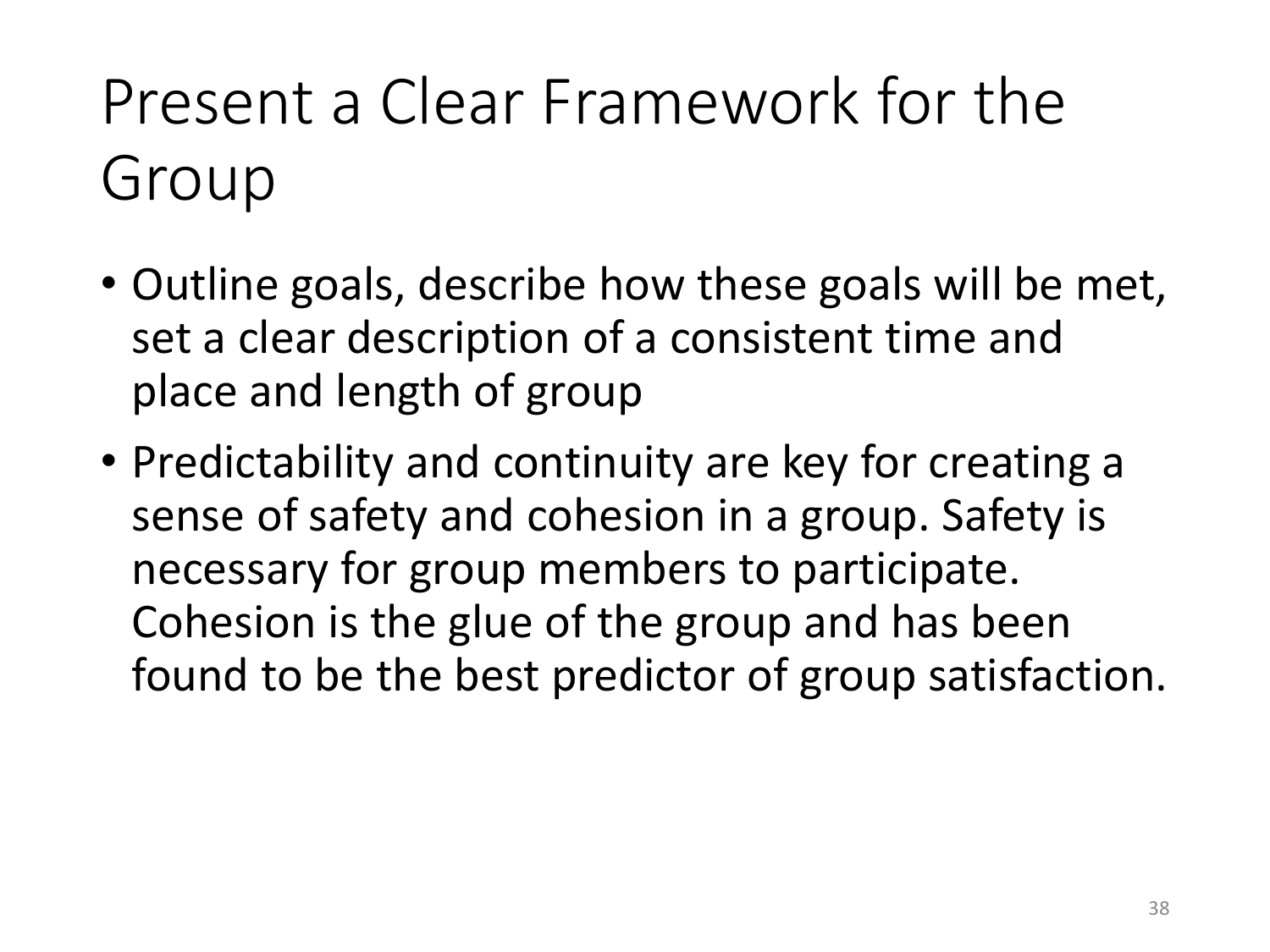#### Present Clear Expectations

- Must outline what is expected of group participants and group leaders.
- Are the participants expected to come to each session?
- How will the time be spent?
- What will be the roles of the leader and group members?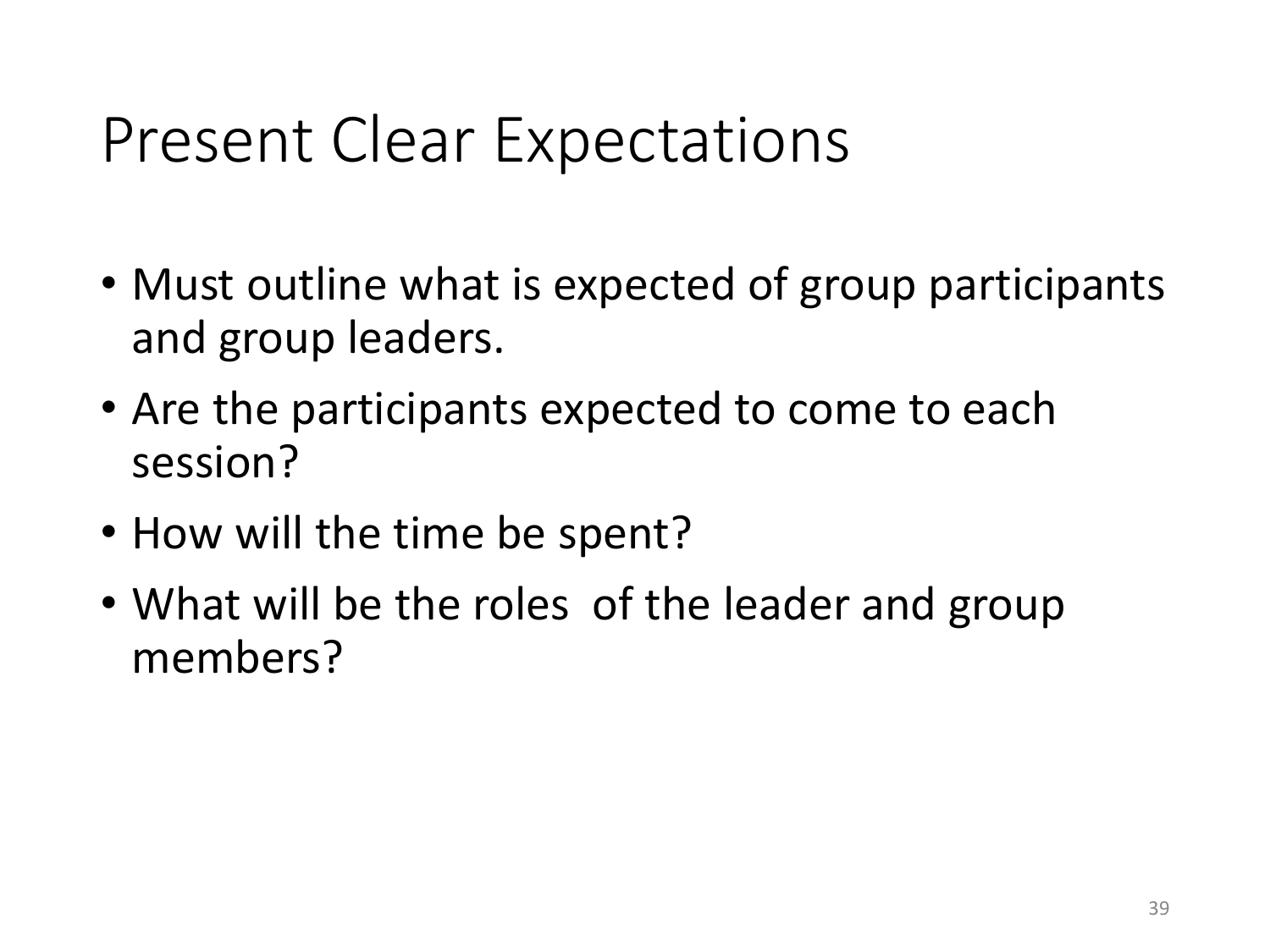#### Set Expectations for Behavior Change

- Set the stage for the expectation that the group participant will be actively involved in the process.
- Reinforce the concept that it is the patient's responsibility for making changes
- You can ask "What do you want to get out of this?" "What will you do differently when you go home? "What may interfere with your making the changes that you want to make?"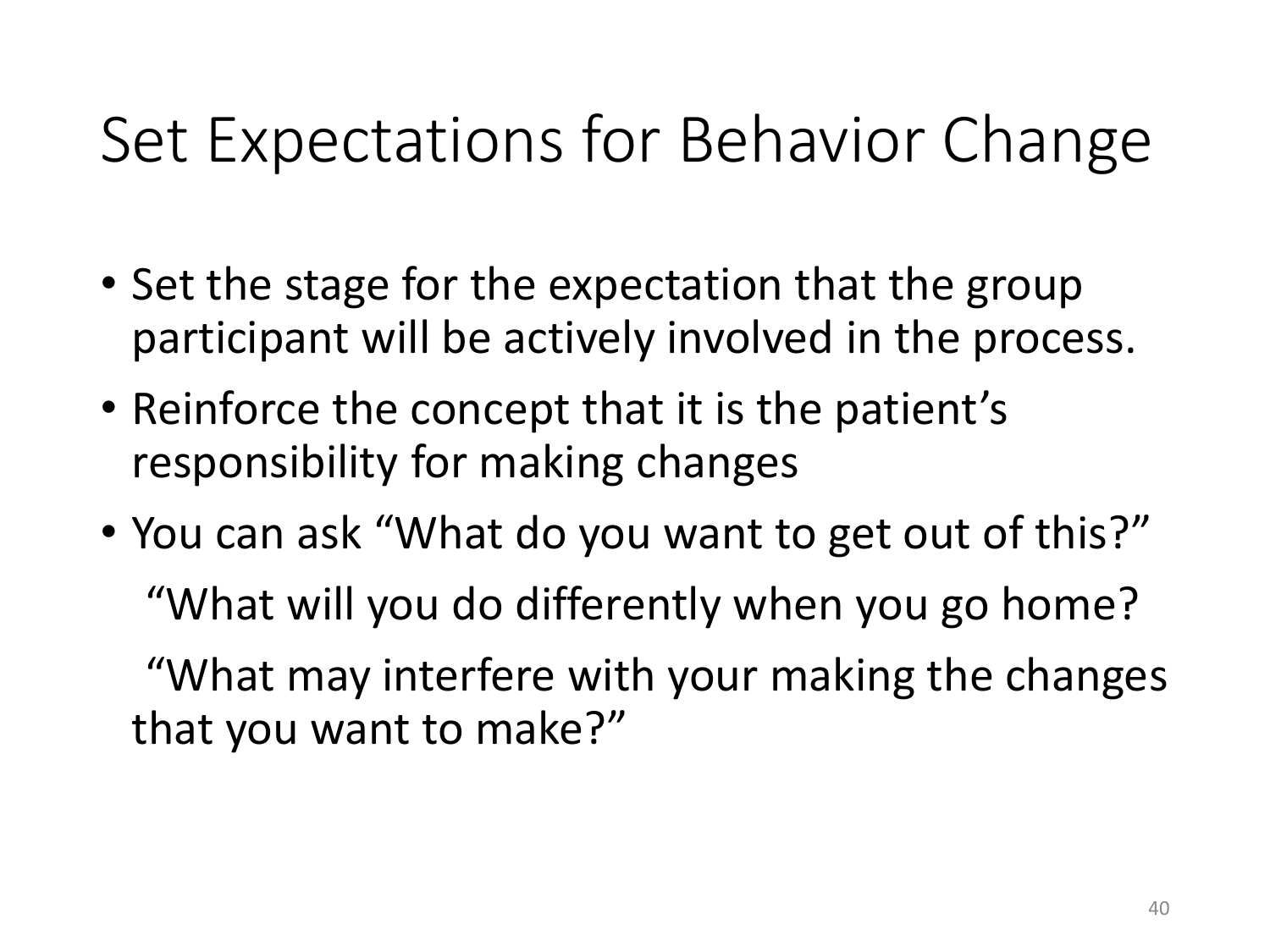#### Group Cohesion

- Create a sense of group cohesion by giving life and value to the group
- Talk about the group in positive terms as if it were a living entity
- Help members to feel that participation in the group is valued.
- This can be done even for a one-time group
- This is the glue that holds together the bones or structure of the group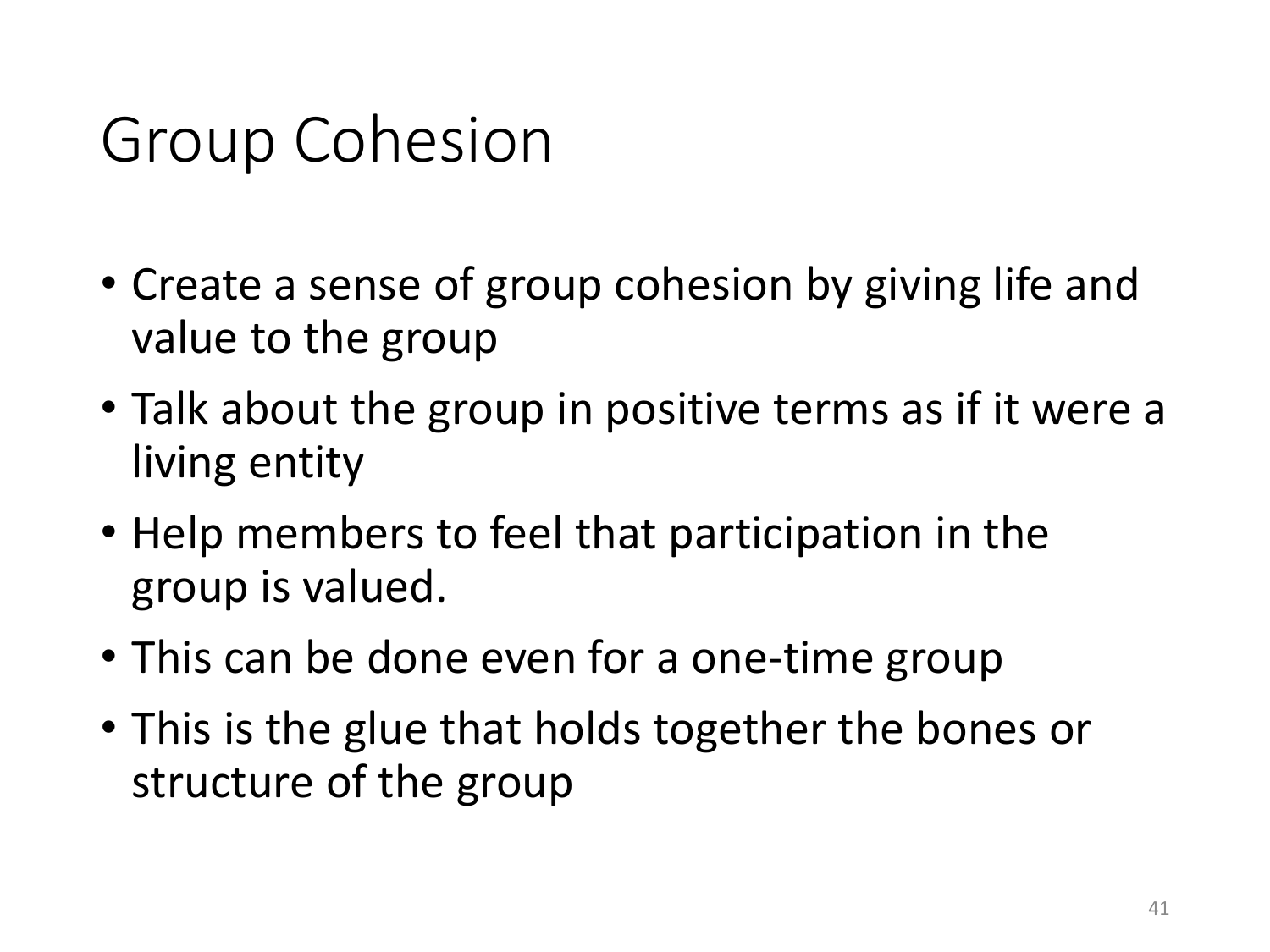## First Phase of the Group Development

- At first, point out similarities and play down differences. This enhances group cohesion, a sense of belonging and safety
- Create a culture of tolerance and respect
- After the initial stage when cohesion is developed, the leader then can acknowledge and welcome differences.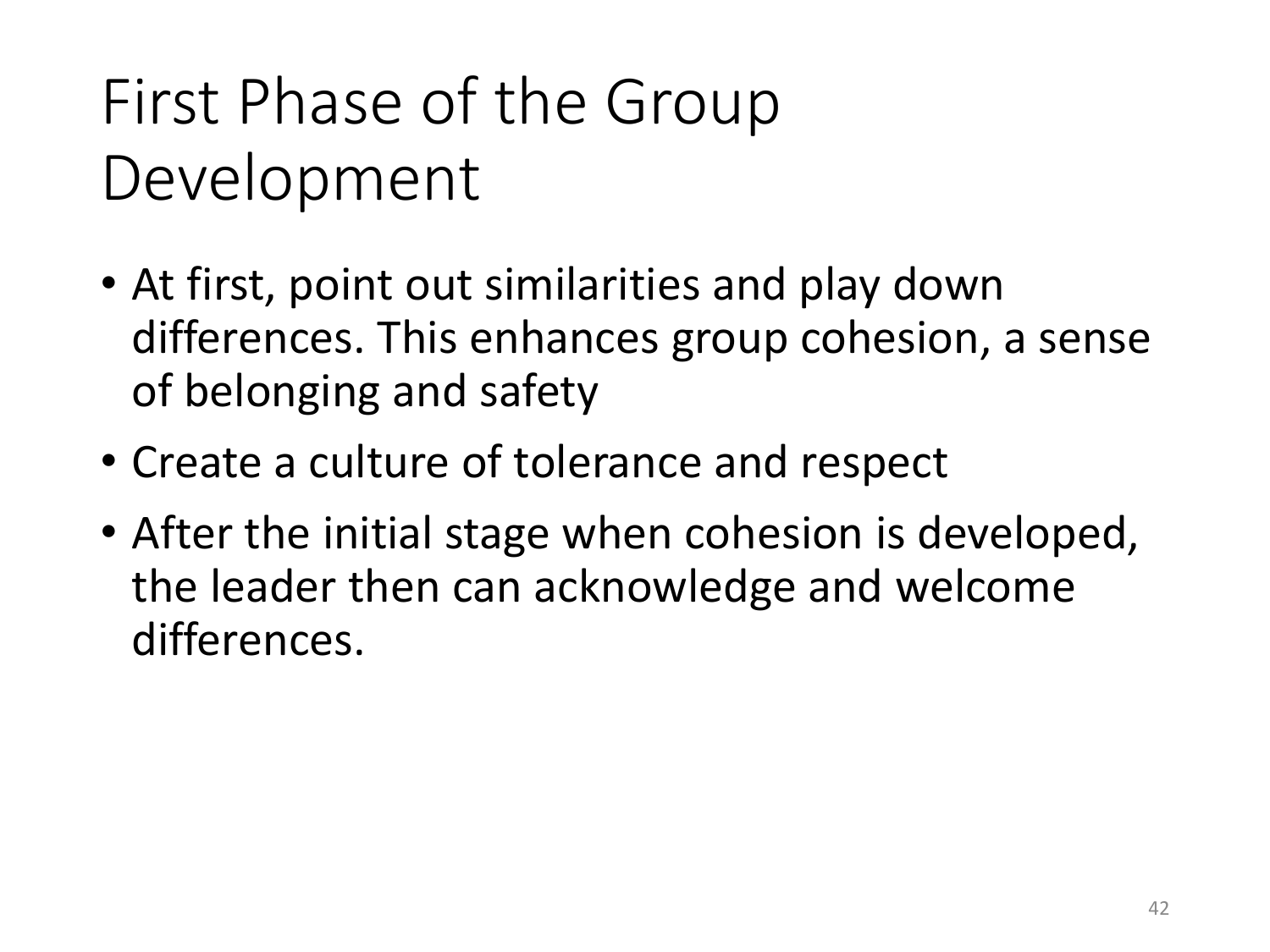#### Group Dynamics to Watch For

- Pay attention to those members who do not talk or who are different from the others in group
- Make efforts to bring them into the group
- Watch for interactions that might lead to scapegoating and stop the process by bringing the potential scapegoat into the group
- Mention similarities among group members and express respect for differences in the group members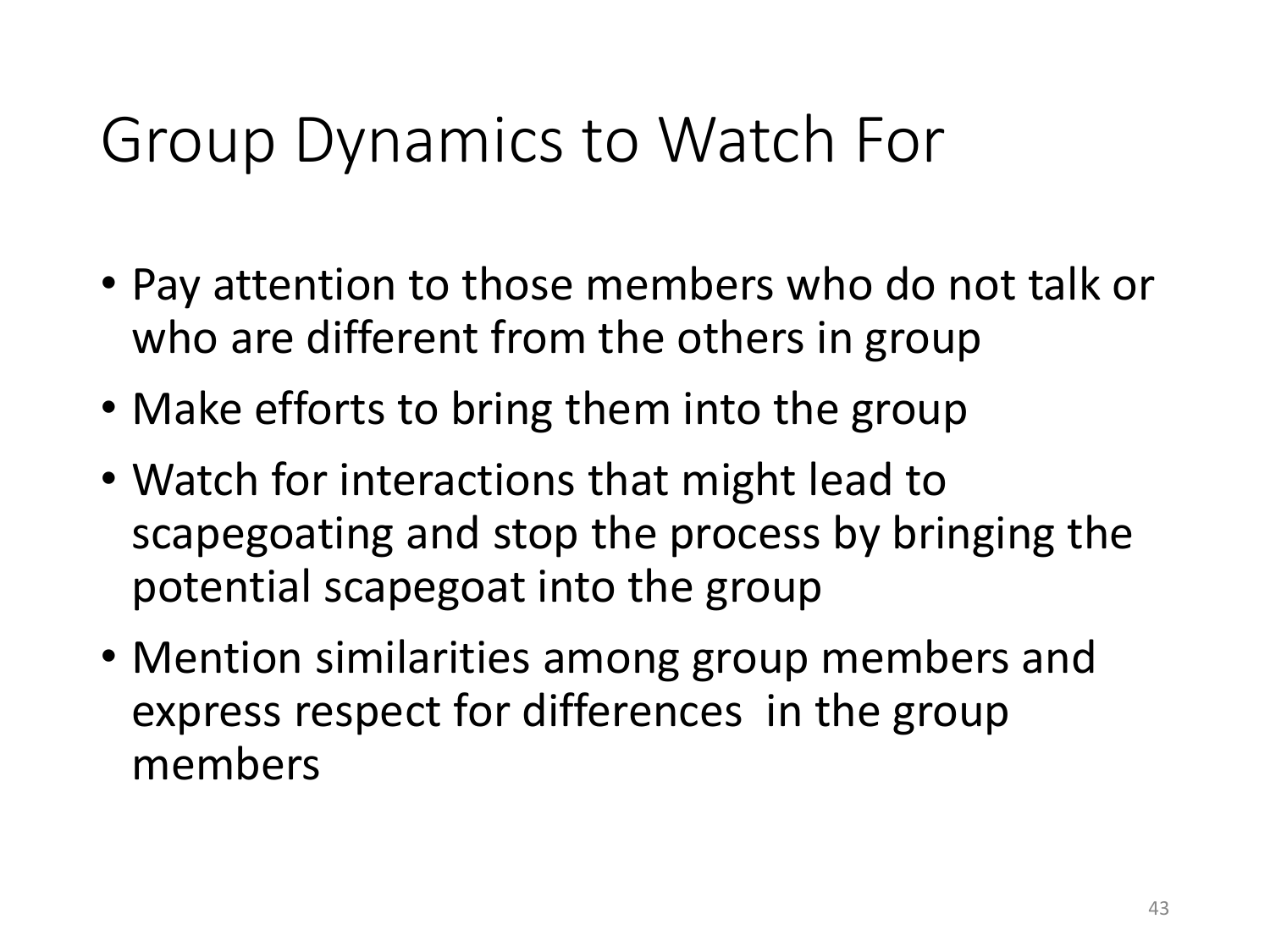## Group Dynamics to Watch For

- Prevention of scapegoating or lack of inclusion of outliers is very important to the protection of all group members and to the success of the group.
- The leader needs to be vigilant in executing interventions that decrease these destructive group dynamics.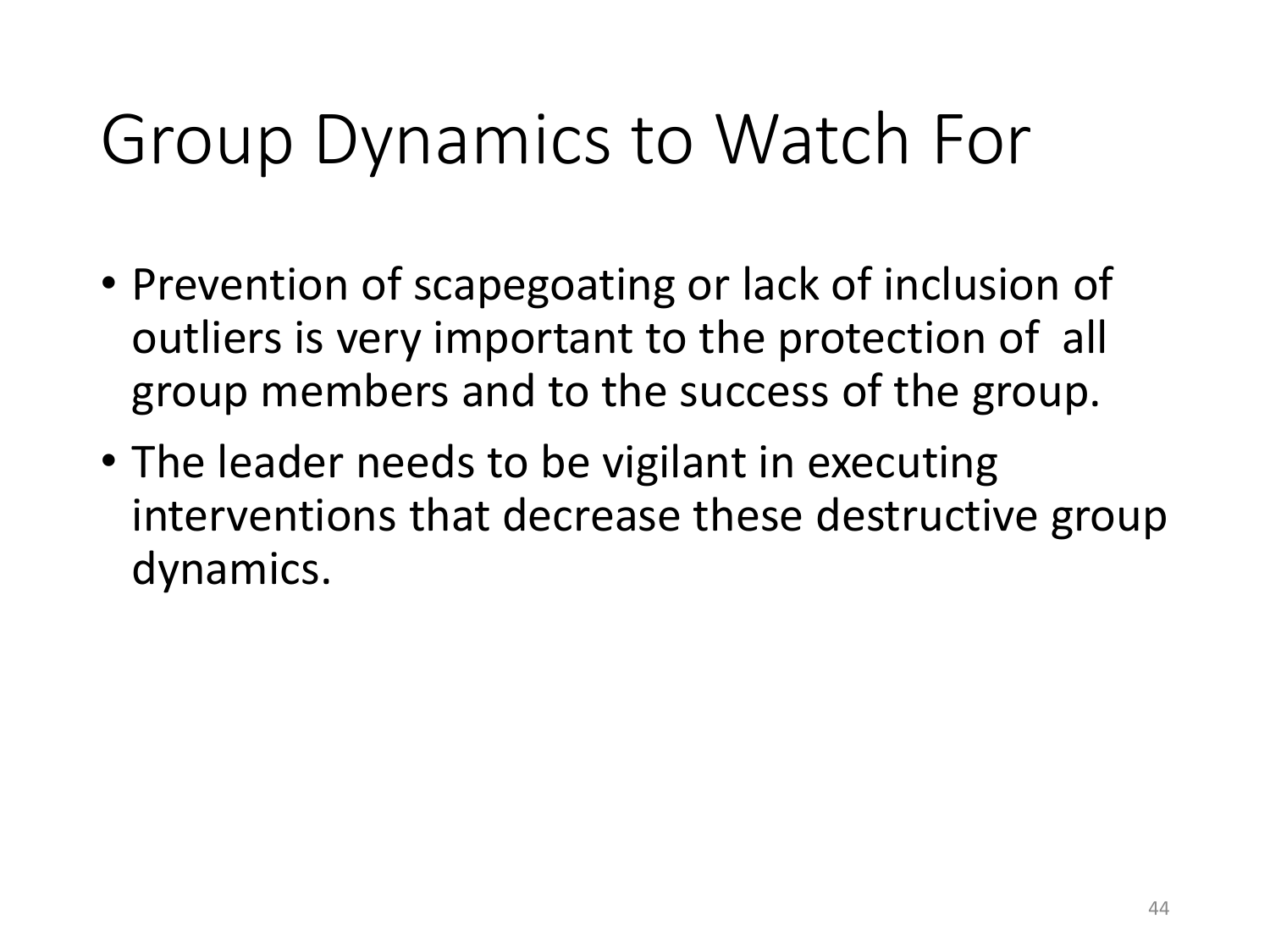#### Countertransference

- Countertransference is the feelings engendered in the group leader by the participant.
- These can be feelings that all group leaders would feel or can be ideosyncratic reactions of a particular leader
- Both types are normal and to be expected, welcomed and used as information
- The leader needs to be aware of the feelings that are stirred up and find a way to work with them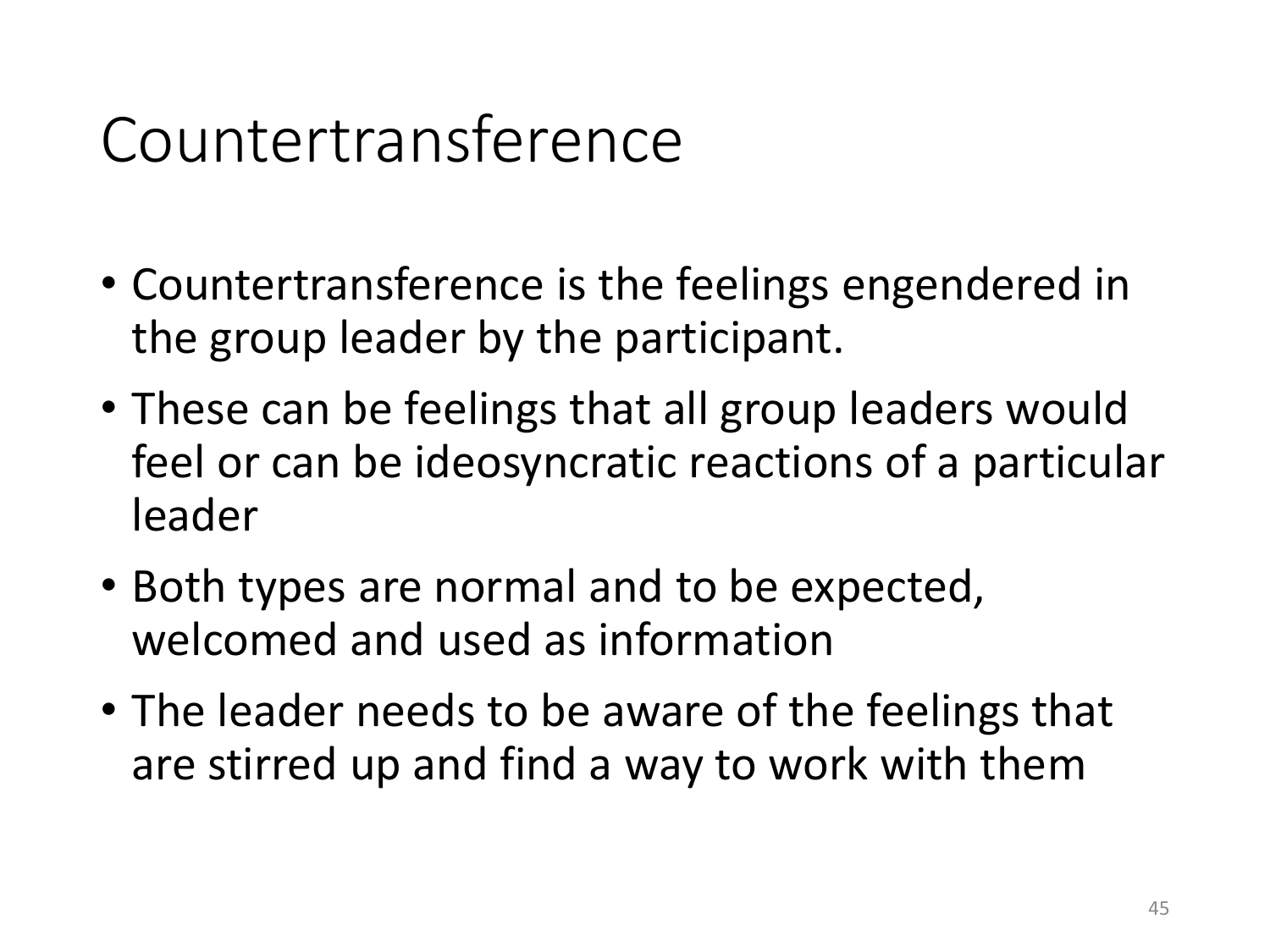#### In Summary

• Goal is to create a group situation in which members feel bonded together as valued members of the group, safe, and clear on goals and expectations for themselves and others so they can relax and concentrate on the agenda and profit from the curative forces taking place in the group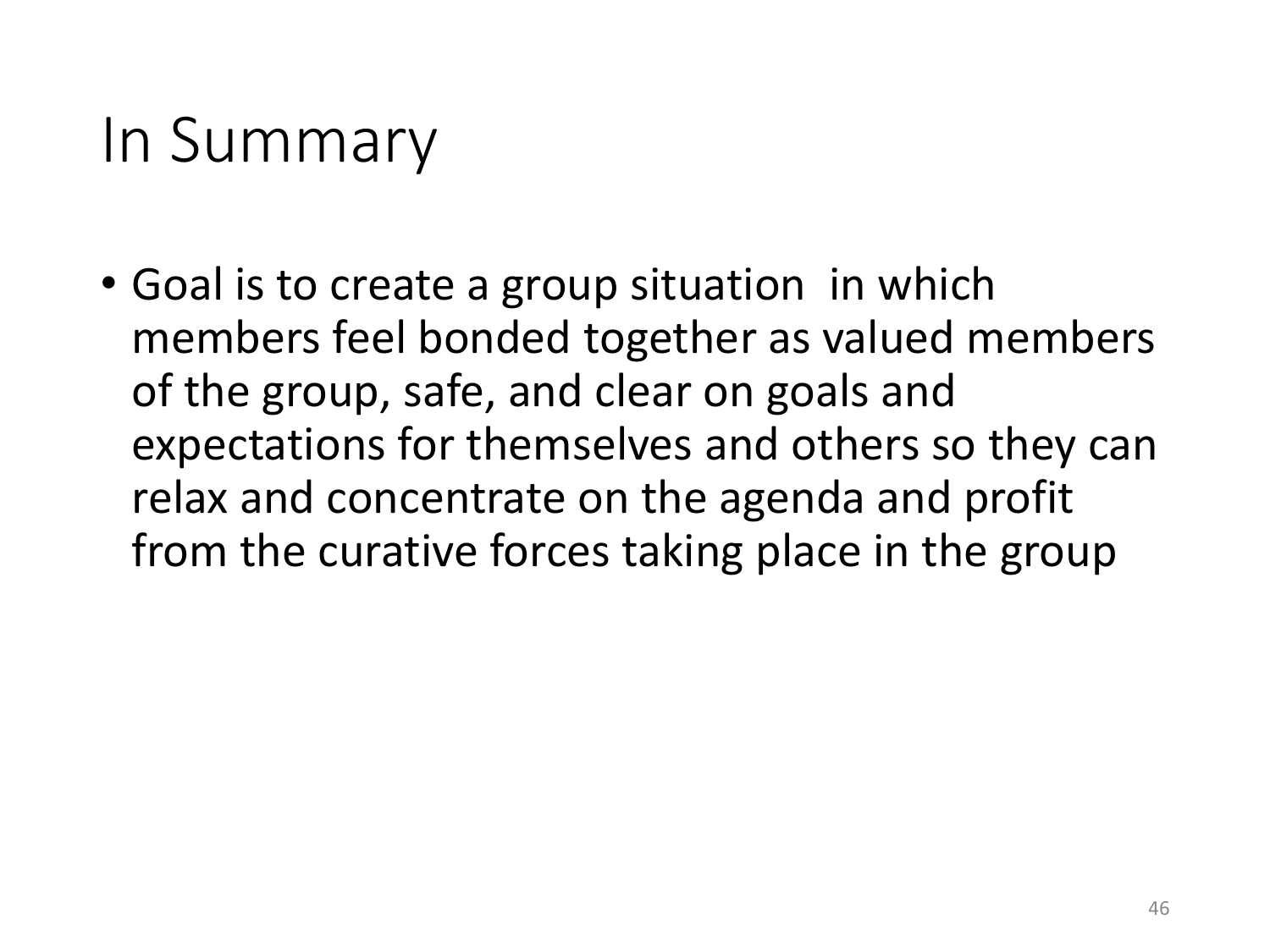## Challenges to Groups:

- Lack of physical space
- RECRUITMENT: The more disease-specific the groups, the more challenging to keep the groups filled
- Time commitment for patients
- Scheduling complexity for multiple group leaders
- Variation in needs of the group members
- Providers need to adapt to a different way of relating to patients, and to other providers
- Leaders benefit from training in managing the group process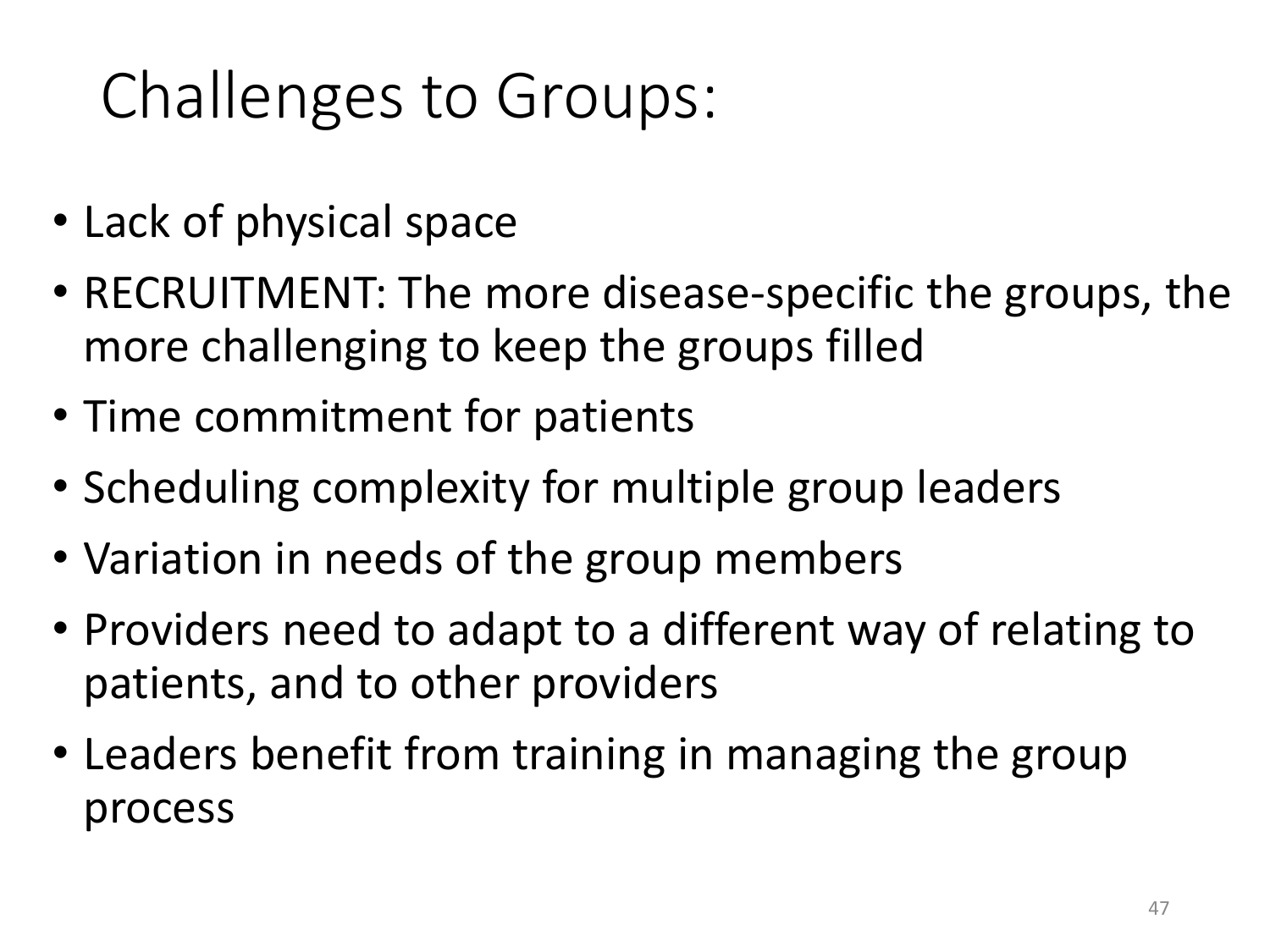### Other Challenges to Group

- Patient inertia or discomfort with group
- Patients dropping out, and then back in
- Physician personal discomfort with group, "I can't imagine sharing my feelings in a group setting"
- Co-management by multiple providers
- Coaching to retain interaction among patients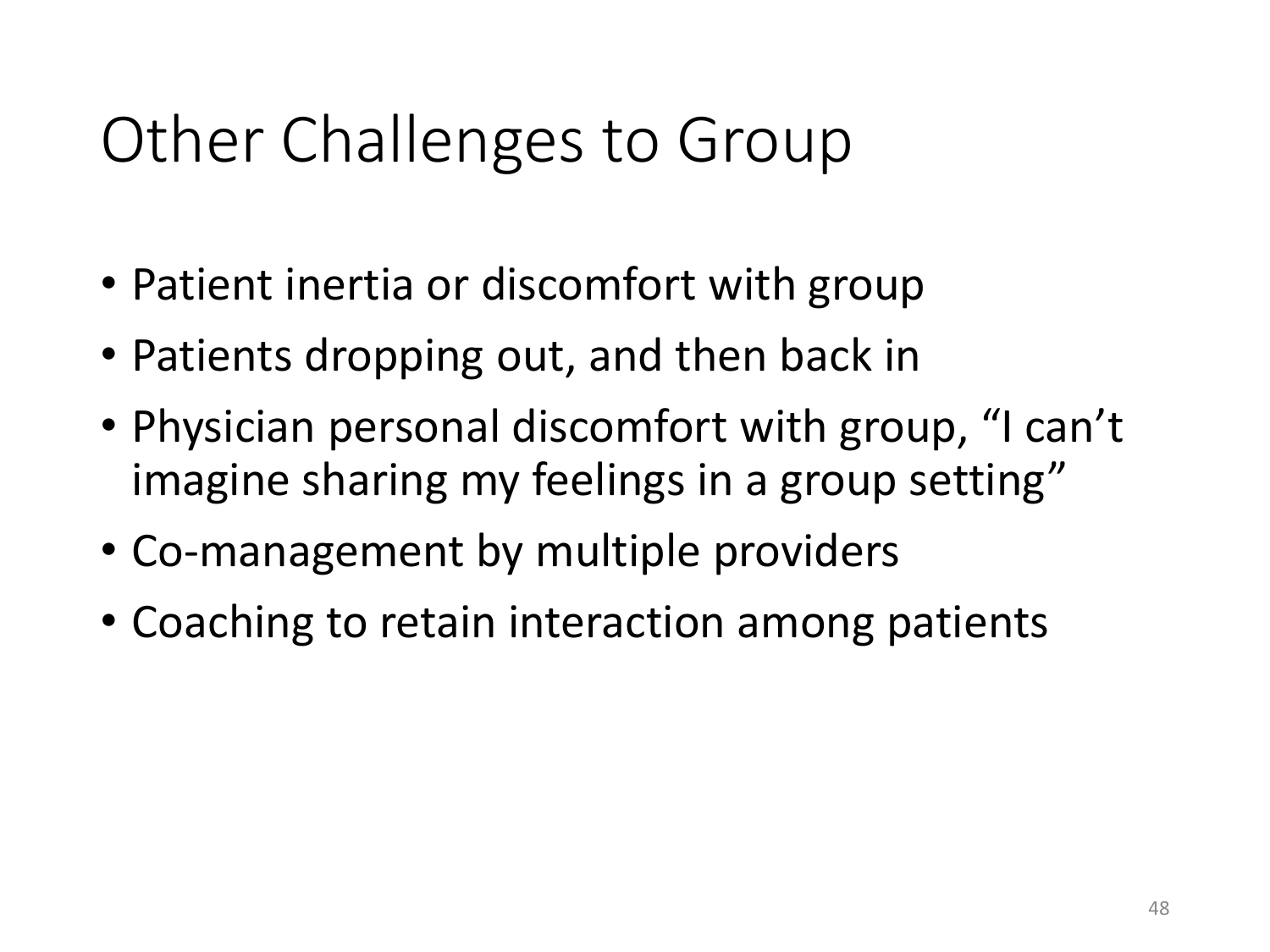#### Facilitation Skills

- Boundaries and cohesion
- General techniques for stress reduction
- Psychosocial context
- Leaders tasks
- Norms of group process
- Management techniques during the group process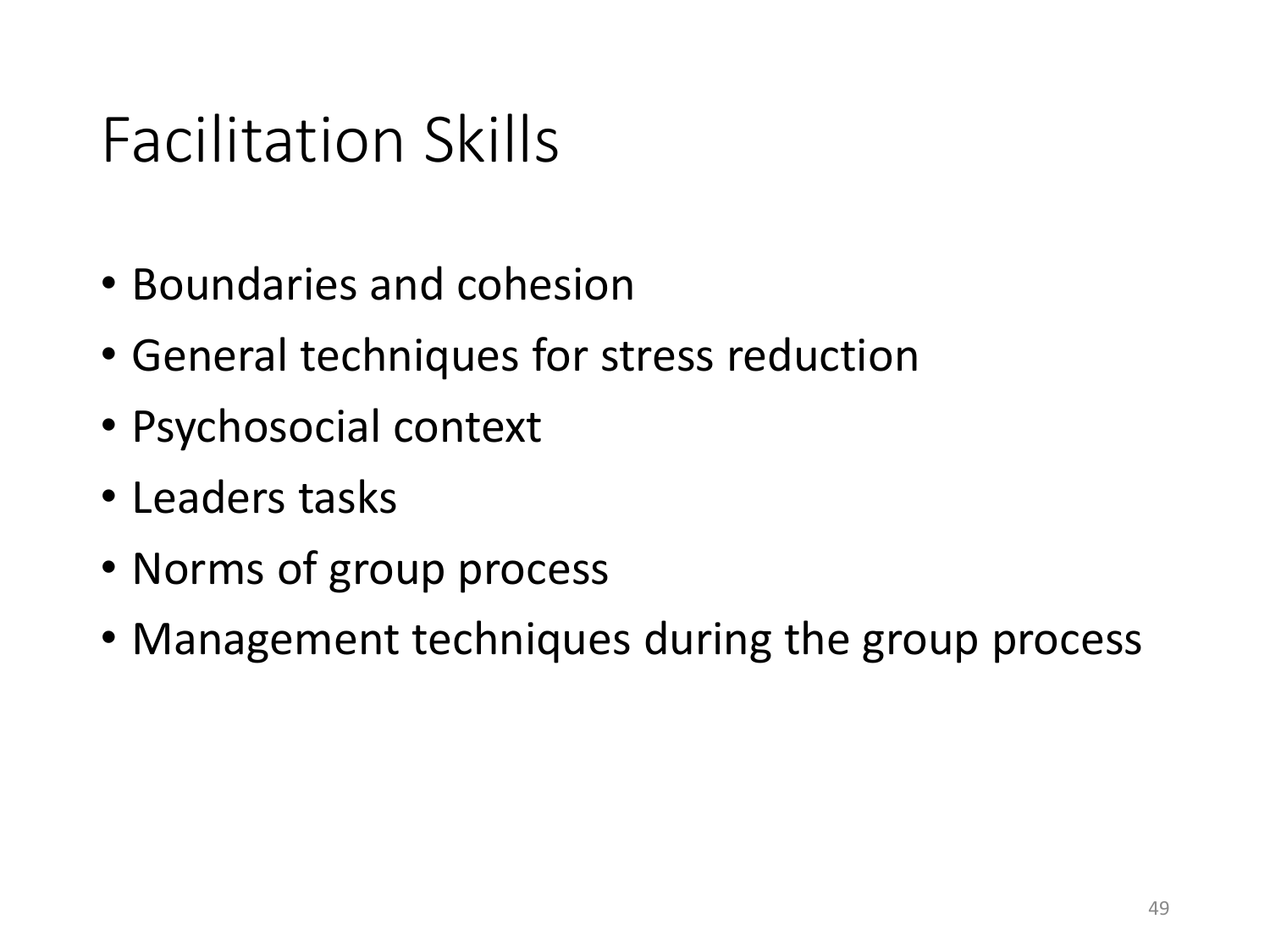#### Summary

- Groups work, and complement the individual medical visit in the patient centered medical home
- You can increase the effectiveness of group:
	- Have clear goals and purpose in mind when designing a group
	- Engage leaders who are comfortable with group process and team care and are good facilitators
	- Develop a marketing strategy to sustain attendance
	- Identify space and provide complementary snacks, meals or parking
	- Organize the group around education, medical review and behavior change
	- Improve facilitation skills that promote positive patient interaction and discussion in group
	- Track your billing
	- Have system in place for evaluating effectiveness of group